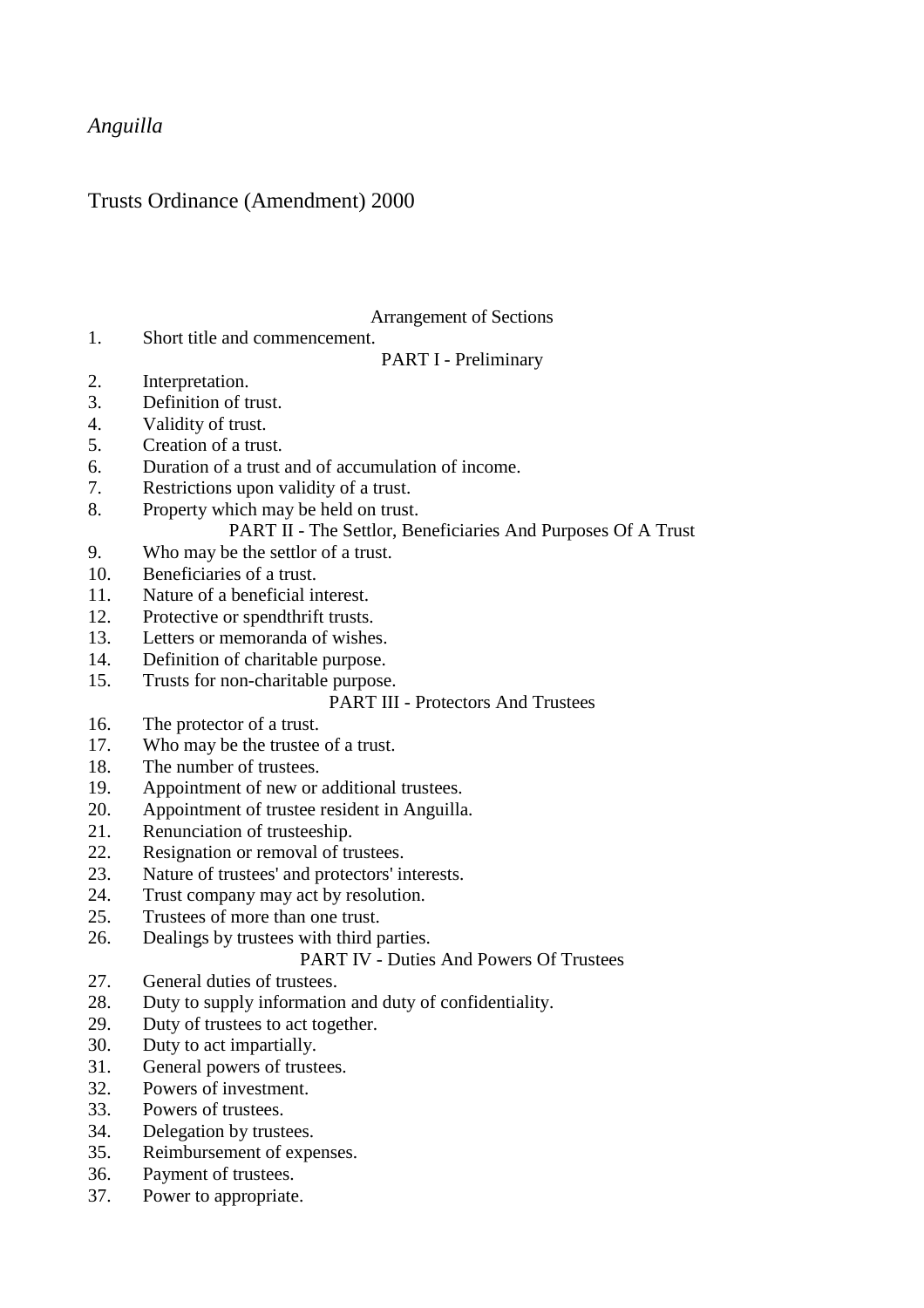- 38. Power and duty of maintenance.
- 39. Power of advancement.
- 40. Accumulation and maintenance settlements.
- 41. Receipt of parents or guardians.
- 42. Power of appointment.
- 43. Power of revocation or variation.

#### PART V - Termination Or Failure Of Trusts

- 44. Failure or lapse of interest.
- 45. Application of property held on charitable trusts.
- 46. Termination of trusts.
- 47. Termination by beneficiaries.

#### PART VI - Variation Of Trusts

- 48. Power to provide for variation of terms of trust.
- 49. Variation of trusts by the Court.
	- PART VII Breach Of Trust
- 50. Liability for breach of trust.
- 51. Constructive trusts.
- 52. Tracing trust property.
- 53. Beneficiary may relieve or indemnify a trustee.
- 54. Power to relieve trustees from personal liability.
- 55. Power to make beneficiaries indemnify.
- 56. Limitation and prescription.
	- PART VIII Powers Of The Court
- 57. Jurisdiction of the Court.
- 58. General powers of the Court.
- 59. Application for directions.
- 60. Payment of costs.

PART IX - Choice Of Governing Law

- 61. Governing Law.
- 62. Matters determined by governing law.
- 63. Exclusion of foreign law.

# PART X - Provisions Applicable To A Foreign Trust

- 64. Application of Part X.
- 65. Enforceability of a foreign trust.

#### PART XI - Variant Types Of Trust

- 66. Variant types of trust.
- 67. Provisions of variant types of trust. PART XII - Optional Registration Of Trusts And Exemption From Taxes
- 68. Facility to register trusts.
- 69. Exemption from taxes.

# PART XIII - Supplemental

- 70. Regulations and Orders
- 71. Application of this Ordinance.
- 72. Repeal of Chapters 355 and 357.
- 73. Consequential amendments.

An Ordinance to make provision for the law relating to trusts and trustees and related matters. ENACTED by the Legislature of Anguilla.

#### **Short Title and commencement**

**1.** This Ordinance may be cited as the Trusts Ordinance, 1994 and shall come into operation on such date as the Governor may appoint by notice in the Gazette.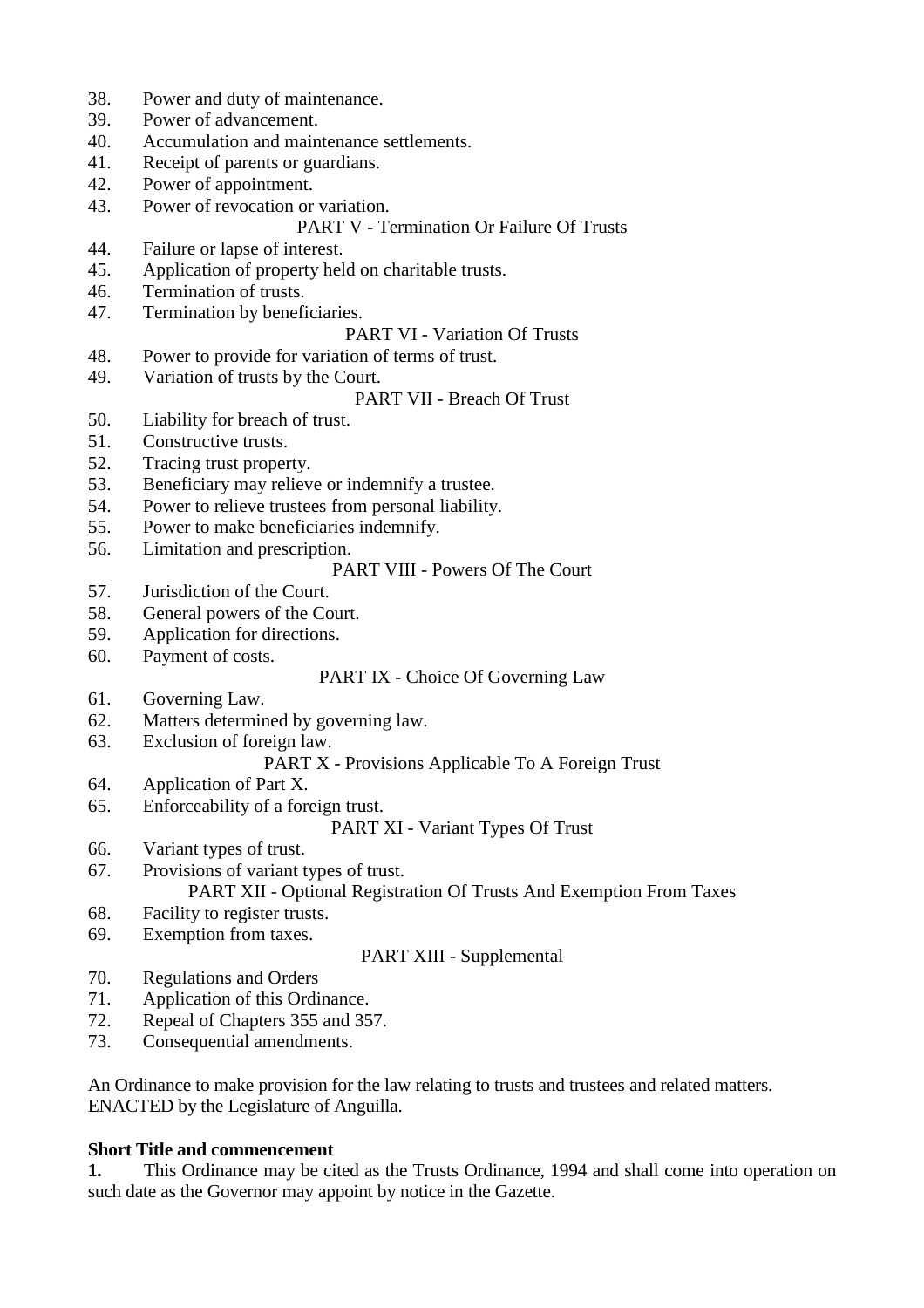# **PART I - Preliminary**

# **Interpretation**

**2.(1)** In this Ordinance, unless the context otherwise requires-

"bankrupt", in relation to a corporation, includes a corporation which is insolvent, and "bankruptcy" shall be construed accordingly;

"beneficiary", means a person entitled to benefit under a trust, or in whose favour a power to distribute trust property may be exercised;

"breach of trust", means a breach of any duty imposed on a trustee by this Ordinance or by the terms of the trust or otherwise imposed on him as such by any rules of law or equity;

"Corporation" means a body corporate wherever incorporated;

"Court" means the High Court of the Eastern Caribbean Supreme Court or a Judge thereof;

"dispose" and "disposition" in relation to property means every form of conveyance, transfer, assignment, lease, mortgage, pledge or other transaction by which any legal or equitable interest in property is created, transferred or extinguished;

"family" in relation to an individual means his father and mother, his spouse, the father and mother of his spouse, his brothers and sisters and the brothers and sisters of his spouse, his children and remoter issue and the spouses of such children and issue;

"formalities" in relation to a disposition of property means any documentary or other actions required generally by the laws of a relevant jurisdiction for all dispositions of like form concerning property of like nature, without regard to -

 $(a)$  the fact that the particular disposition is made in trust;

- (b) the terms of the trust:
- (c) the circumstances of the parties to the disposition; or
- (d) any other particular circumstances,

but includes any special formalities required by reason that the party effecting the disposition is not of full age, is subject to a mental or bodily infirmity or is a corporation;

"functions" includes rights, powers, discretions, obligations, liabilities and duties;

"governing law" means the law governing a trust executed in Anguilla or elsewhere;

"he", "him" and "his", in relation to a corporation, include "it" and \"its";

"heirship right" means any right, claim or interest in, against or to property of a person arising or occurring in consequence of that person's death, other than any such right, claim or interest created by will or other voluntary disposition by such person or resulting from an express limitation in the disposition of the property of such person;

"insolvency" includes the making of an administration order, the appointment of a receiver and the bankruptcy of any person;

"insurance" includes assurance;

"interest", in relation to a beneficiary, means his interest under a trust;

"minor" means a person who has not attained full age under the law of his domicile;

"personal relationship" includes every form of relationship by blood or marriage, including former marriage and in particular a personal relationship between two persons which exists if -

(a) one is the child of the other, natural or adopted (whether or not the adoption is recognised by law), legitimate or illegitimate;

(b) one is married to the other, whether or not the marriage is recognised by law;

(c) one cohabits with the other or so conducts himself or herself in relation to the other as to give rise in any jurisdiction to any rights, obligations or responsibilities analogous to those of parents and child or husband and wife; or

(d) personal relationships exist between each of them and a third person,

but no change in circumstances causes a personal relationship once established to terminate;

"personal representative" means the executor or administrator of the estate of a deceased person;

"profit" includes gain or advantage;

"property"-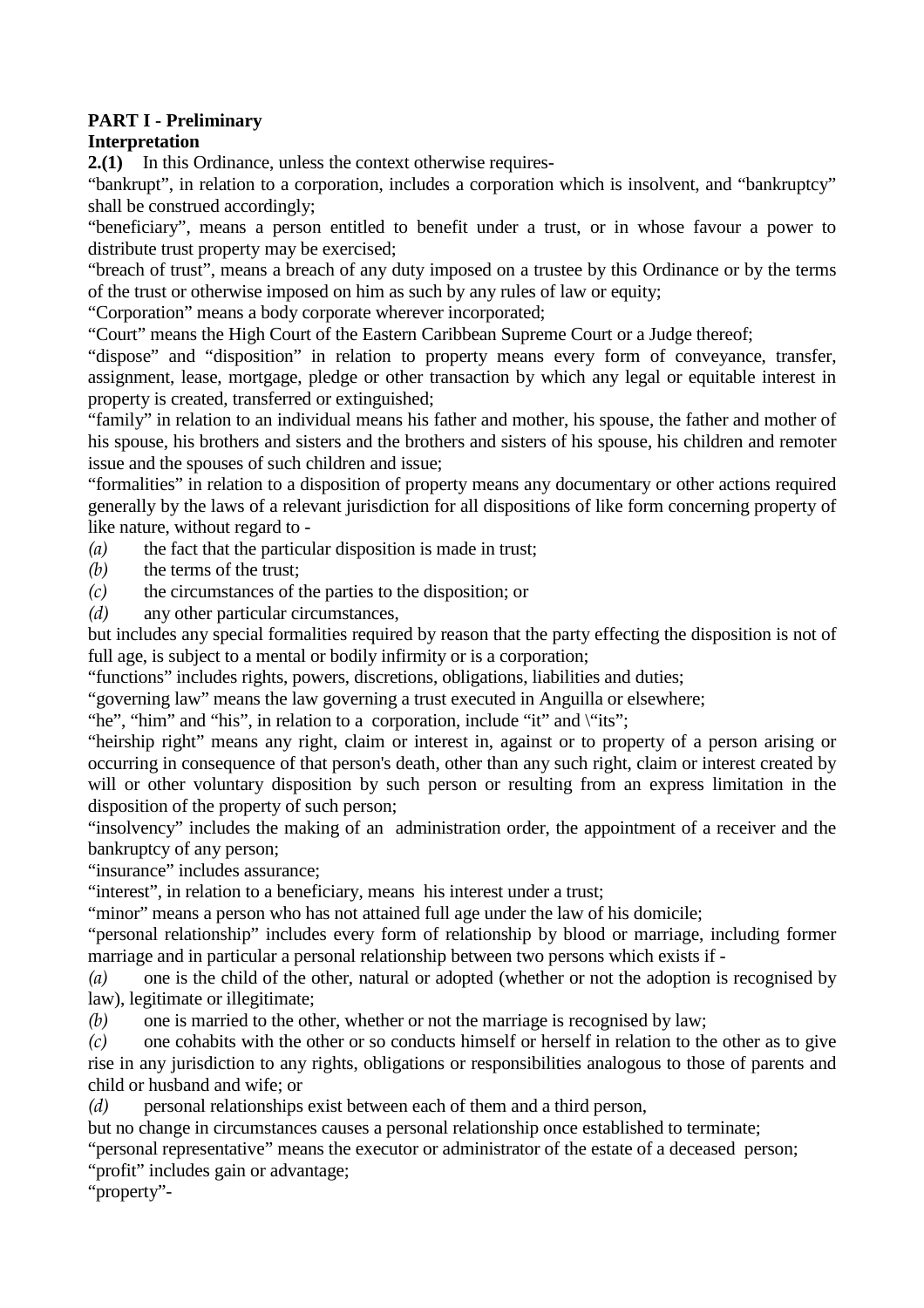(a) means property of any description, wherever situated, including any share therein,

(b) in relation to rights and interests, includes rights and interests whether vested, contingent, defeasible or future;

"protective or spendthrift trust" has the meaning ascribed to it by section 12;

"protector" means a person appointed as such pursuant to the terms of a trust and capable of enforcing it, whether or not he has other functions conferred upon him in relation thereto;

"provisions of this Ordinance" includes the provisions of any order made thereunder;

"settlor" in relation to a trust means each person who directly or indirectly, on behalf of himself or on behalf of any other, as owner or as the holder of a power in that behalf, disposes of property to be held in such trust or declares or otherwise creates such trust;

"terms of a trust" means the written or oral terms of a trust, and any other terms applicable under its proper law;

"trust" includes-

(a) the trust property; and

(b) the functions, interests and relationships under a trust;

"trust company" means the holder of a trust company licence under the Trust Companies and Offshore Banks Act, 2000;

"trustee" has the meaning given by section 3, and includes a trust company;

"trust property" means property held on trust;

"unit trust" means a trust established for the purpose, or having the effect, of providing, for persons having funds available for investment, facilities for the participation by them as beneficiaries under the trust in any profits or income arising from the acquisition, holding, management or disposal of property.

**(2)** For the purposes of this Ordinance, a corporation is resident in the place in which it has its registered office.

**(3)** Any reference in this Ordinance to an enactment is, unless the context otherwise requires, a reference to that enactment as amended, extended, re-enacted, or applied by or under any other enactment, including this Ordinance.

# **Definition of trust**

**3.** A trust exists where a person (known as a "trustee") holds or has vested in him, or is deemed to hold or have vested in him, property which does not form, or which has ceased to form, part of his own estate -

(a) for the benefit of any person (known as "a beneficiary") whether or not yet ascertained or in existence; or

 $(b)$  for any valid charitable or non- charitable purpose which is not for the benefit only of the trustee; or

 $(c)$  for such benefit as is mentioned in sub-paragraph (a) and also for any such purpose as is mentioned in sub- paragraph (b).

# **Validity of trust**

**4.** Subject to the provisions of this Ordinance, a trust is valid and enforceable in Anguilla.

# **Creation of a trust**

**5.(1)** A trust other than a unit trust may be created by oral declaration, or by an instrument in writing (including a will or codicil), by conduct, by operation of law, or in any other manner whatsoever.

**(2)** A unit trust may be created only by an instrument in writing.

**(3)** No formalities or technical expressions are required for the creation of a trust provided that the intention of the settlor to create a trust is clearly manifested.

**(4)** A trust (other than a trust by operation of law) respecting land situated in Anguilla shall be unenforceable unless evidenced in writing.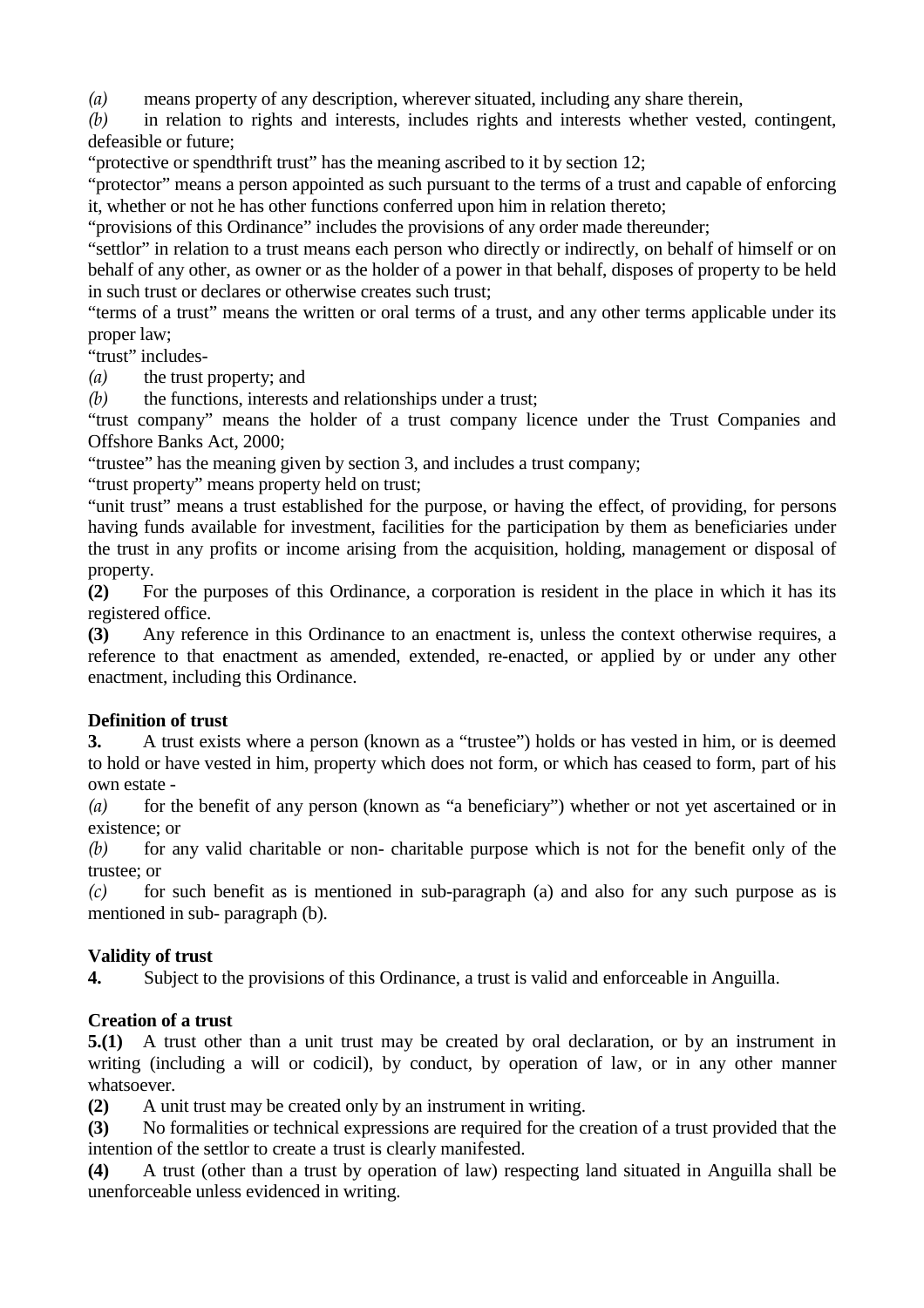# **Duration of a trust and of accumulation of income**

**6.(1)** An instrument creating or varying a trust may provide for the duration and date of termination of the trust.

- **(2)** The rules of law known as the rules against perpetuities shall not apply to a trust.
- **(3)** For the avoidance of doubt it is declared that the rules referred to in subsection (2) include:
- (a) the application or effect of those rules in respect of accumulations; and
- (b) the rule of law prohibiting trusts of perpetual duration.

**(4)** The terms of a trust may direct or authorise the accumulation of all or part of the income of the trust for a period not exceeding the maximum duration of the trust.

# **Restrictions upon validity of a trust**

**7.(1)** Subject to the provisions of this Ordinance a trust shall be valid and enforceable in accordance with its terms.

**(2)** A trust shall be invalid and unenforceable -

- *(a)* to the extent that-
- **(i)** it purports to do anything contrary to the law of Anguilla; or

**(ii)** it purports to confer any right or power or impose any obligation the exercise of which or the carrying out of which is contrary to the law of Anguilla; or

**(iii)** it has no beneficiary identifiable or ascertainable (unless the trust was created for a valid charitable or non-charitable purpose);

*(b)* to the extent that the Court declares that-

**(i)** the trust was established by duress, fraud, mistake, undue influence or misrepresentation; or

**(ii)** the trust is immoral or contrary to public policy; or

**(iii)** the terms of the trust are so uncertain that its performance is rendered impossible (provided that a charitable purpose shall be deemed always to be capable of performance); or

**(iv)** the settlor was, at the time of its creation, incapable under the law in force in Anguilla of creating such a trust.

**(3)** Where a trust is created for two or more purposes of which some are lawful and others are not, or where some of the terms of a trust are invalid and others are not -

(a) if those purposes cannot be separated or the terms cannot be separated, the trust is invalid;

(b) if those purposes can be separated or the terms can be separated, the Court may declare that the trust is valid as to the terms which are valid and the purposes which are lawful.

**(2)** Where a trust is partially invalid the Court may declare what property is to be held subject to the trust.

**(3)** Property provided by a settlor and as to which a trust is invalid shall subject to any order of the Court, be held by the trustee in trust for the settlor absolutely or, if he is dead, as if it had formed part of his estate at his death.

**(4)** Where a trust is created under the law of Anguilla, the Court shall not vary it or set it aside or recognise the validity of any claim against the trust property pursuant to the law of another jurisdiction or the order of a Court of another jurisdiction in respect of -

(a) the personal and proprietary consequences of marriage or the termination of marriage;

(b) succession rights (whether testate or intestate) including the fixed shares of spouses or relatives;

(c) the claims of creditors in an insolvency; or

(d) the imposition of any foreign tax or duty.

**(7)** Sub-section (6) above shall have effect notwithstanding the provisions of the Reciprocal Enforcement of Judgments Ordinance.

# **Property which may be held on trust**

**8.(1)** Any property may be held by or vested in a trustee upon trust.

**(2)** A trustee may accept from any person property to be held on trust.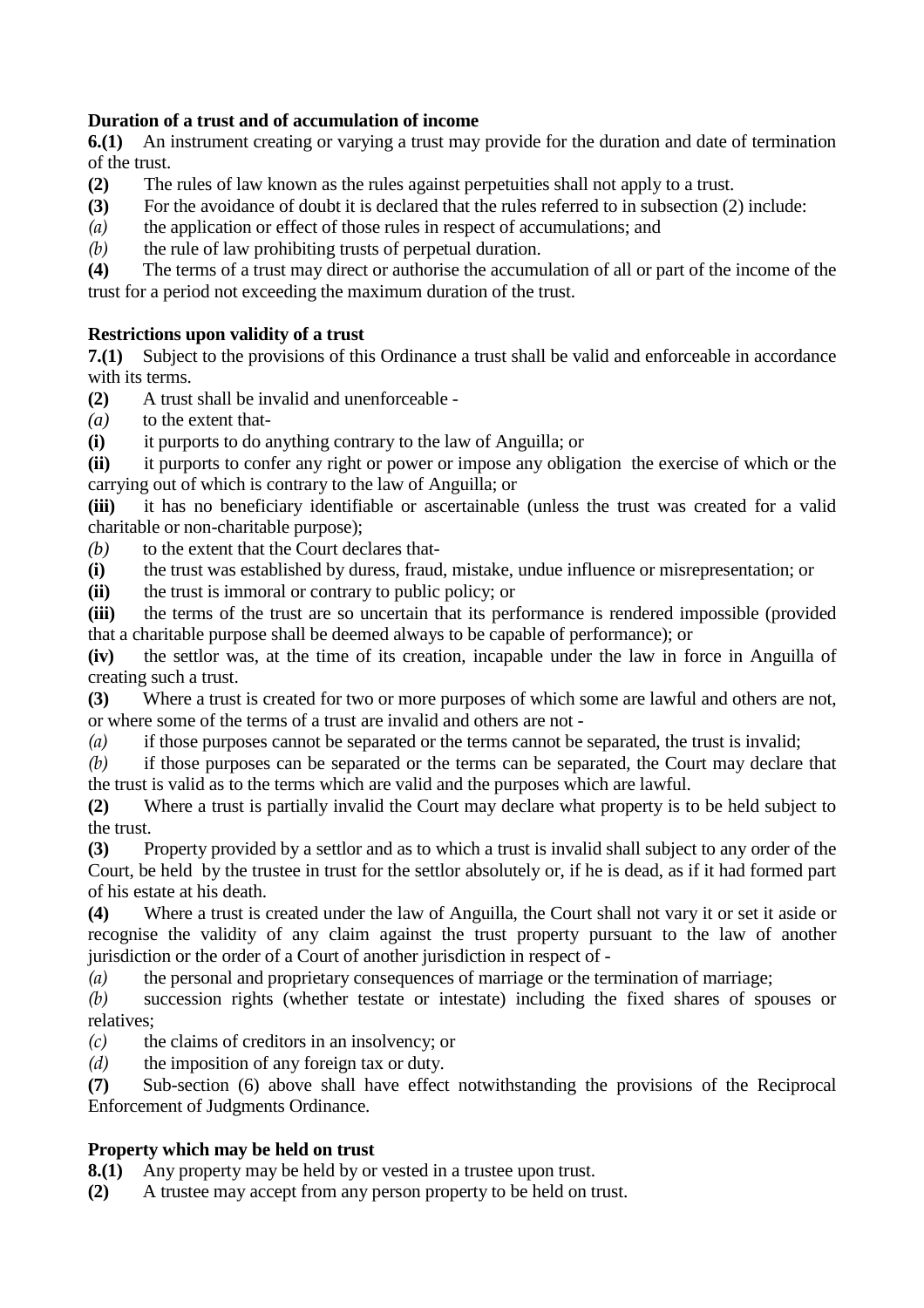**(3)** A trustee shall not be bound to accept property to be held on trust, but where a trustee accepts property subject to the performance of an obligation the trustee shall be deemed to have given to the settlor of that property for good consideration an undertaking to perform that obligation.

**(4)** Where a settlor declares a trust respecting property he does not own at the time of the declaration, then -

(a) the trust is incompletely constituted at the time of the declaration and no rights or duties arise thereunder; but

(b) if the settlor subsequently receives property which was the intended subject matter of the declaration of trust, the Court shall at the instance of the beneficiary or the trustee (and whether the beneficiary has given consideration for the declaration of trust or not) compel the settlor to transfer that property to the trustee or to hold that property on the terms of the trust.

# **PART II - The Settlor, Beneficiaries And Purposes Of A Trust**

# **Who may be the settlor of a trust**

**9.(1)** Any person who has under the law of Anguilla the capacity to own and transfer property may be the settlor of a trust.

**(2)** The settlor may also be a trustee, a beneficiary or a protector of the trust.

# **Beneficiaries of a trust**

**10.(1)** A beneficiary shall be identifiable by name or ascertainable by reference to a relationship to some person (whether or not living at the time of creation of the trust) or otherwise by reference to a description or to a class.

**(2)** The terms of a trust may -

(a) provide for the addition of a person as a beneficiary or the exclusion of a beneficiary or the exclusion of a beneficiary from benefit under the trust;

(b) impose an obligation on a beneficiary as a condition of benefit under the trust.

**(3)** Where a trust is in favour of a class of persons then, subject to the terms of the trust-

(a) the class closes when it is no longer possible for any other person to become a member of the class;

(b) a woman over the age of 65 years shall be deemed to be no longer capable of bearing a child; and

(c) where the interest of the class relates to income, and no member of the class exists, the income shall be accumulated and retained until a member of the class exists or the class closes.

**(4)** A beneficiary may -

(a) disclaim his whole interest under a trust; or

(b) subject to the terms of the trust, disclaim part of his interest under a trust (whether or not he has received some benefit from his interest).

**(5)** Subject to the terms of the trust, a disclaimer -

*(a)* shall be in writing;

*(b)* may be temporary; and

*(c)* may, if the disclaimer so provides, be revoked in the manner and under the circumstances specified therein.

**(3)** Where a beneficiary disclaims the whole or part of his interest under a trust the like consequences shall apply under section 7(5) as if the trust were invalid with respect to that interest or that part.

# **Nature of a beneficial interest**

**11.(1)** The interest of a beneficiary is personal property.

**(2)** Subject to the terms of the trust, the interest of a beneficiary may be sold, pledged, charged, transferred or otherwise dealt with in any manner whatsoever.

# **Protective or spendthrift trusts**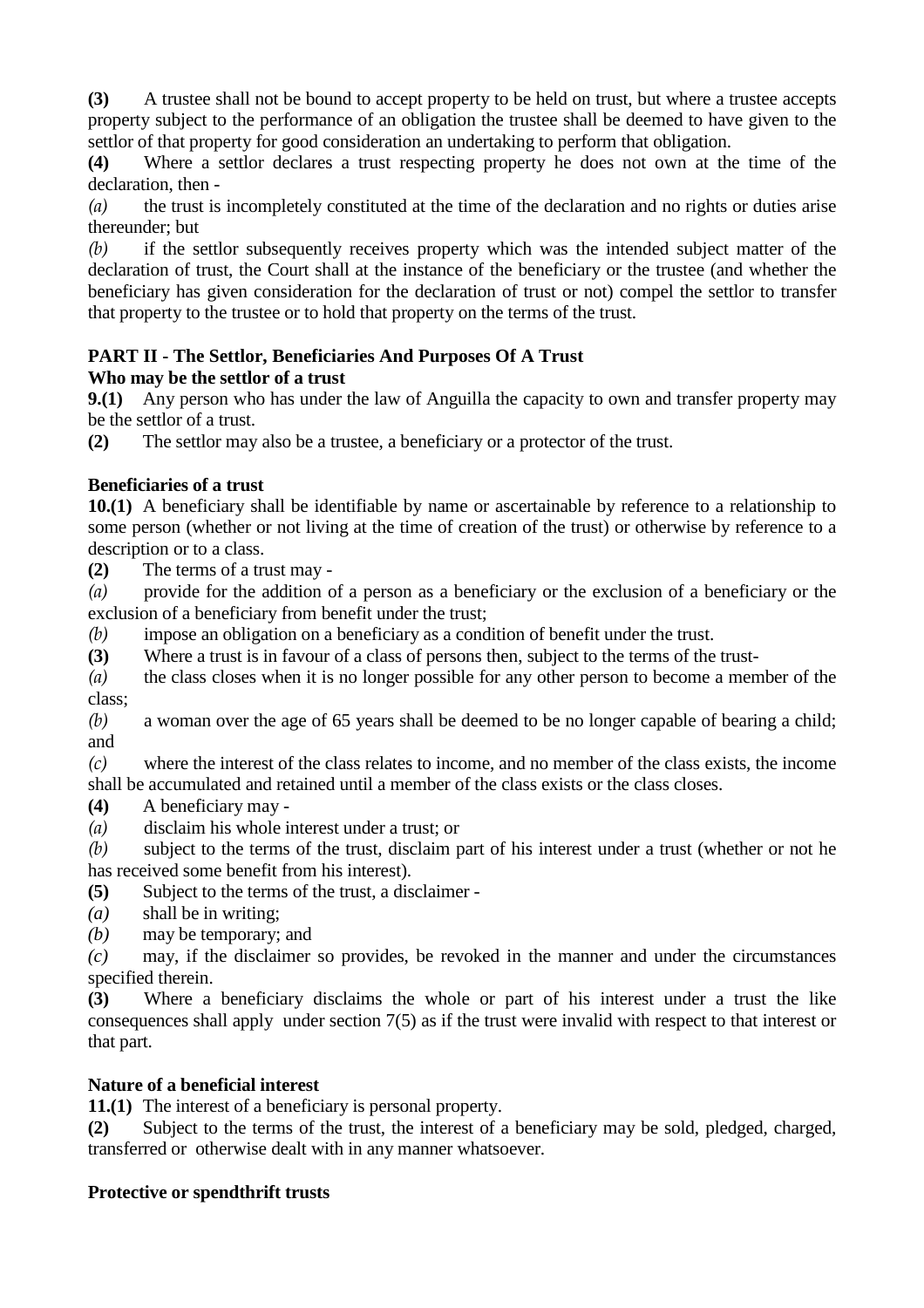**12.(1)** The terms of a trust may make the interest of a beneficiary -

(a) subject to termination;

(b) subject to a restriction on alienation of or dealing in that interest or any part of that interest; or

(c) subject to diminution or termination in the event of the beneficiary becoming insolvent or any of his property becoming liable to seizure or sequestration for the benefit of his creditors,

and such a trust shall be known as a protective or a spendthrift trust.

**(2)** Where any property is directed to be held on protective or spendthrift trust for the benefit of a beneficiary, the trustee shall hold that property -

(a) in trust to pay the income to the beneficiary until the interest terminates in accordance with the terms of the trust or a determining event occurs; and

(b) if a determining event occurs, and while the interest of the beneficiary continues, in trust to pay the income to such of the following (and if more than one in such shares) as the trustee in his absolute discretion shall appoint -

**(i)** the beneficiary and any spouse or child of the beneficiary; or

**(ii)** if there is no such spouse or child the beneficiary and the persons who would be entitled to the estate of the beneficiary if he had then died intestate and domiciled in Anguilla.

**(3)** In sub-section (2) above, a "determining event" means the occurrence of any event or any act or omission on the part of the beneficiary (other than the giving of consent to an advancement of trust property) which would result in the whole or part of the income of the beneficiary from the trust becoming payable to any person other than the beneficiary.

**(4)** Any rule of law or public policy which prevents a settlor from establishing a protective or a spendthrift trust of which he is a beneficiary is hereby abolished.

# **Letters or memoranda of wishes**

**13.(1)** The settlor of a trust may give to the trustee a letter of his wishes or the trustee may prepare a memorandum of the wishes of the settlor with regard to the exercise of any functions conferred on the trustee by the terms of the trust.

**(2)** A beneficiary of a trust may give to the trustee a letter of his wishes or the trustee may prepare a memorandum of the wishes of the beneficiary with regard to the exercise of any functions conferred on the trustee by the terms of the trust.

**(3)** Where a trust is in favour of a class of persons then a member of that class may give to the trustee a letter of his wishes or the trustee may prepare a memorandum of the wishes of that member with regard to the exercise of any functions conferred on the trustee by the terms of the trust.

**(4)** Where a letter of wishes or a memorandum of wishes is given to or prepared by the trustee of a trust then -

(a) the trustee may have regard to that letter or memorandum in exercising any functions conferred upon him by the terms of the trust; but

(b) the trustee shall not be bound to have regard to that letter or memorandum and shall not be accountable in any way for his failure or refusal to have regard to that letter or memorandum.

**(5)** No fiduciary duty or obligation shall be imposed on a trustee merely by the giving to him of a letter of wishes or the preparation by him of a memorandum of wishes.

# **Definition of charitable purpose**

**14.(1)** For the purposes of this Ordinance, and subject to subsections (2) and (3), the following purposes shall be regarded as charitable -

- (a) the relief of poverty;
- (b) the advancement of education;
- (c) the advancement of religion;
- (d) the protection of the environment;
- (e) the advancement of human rights and fundamental freedoms;
- (f) any other purposes which are beneficial to the community.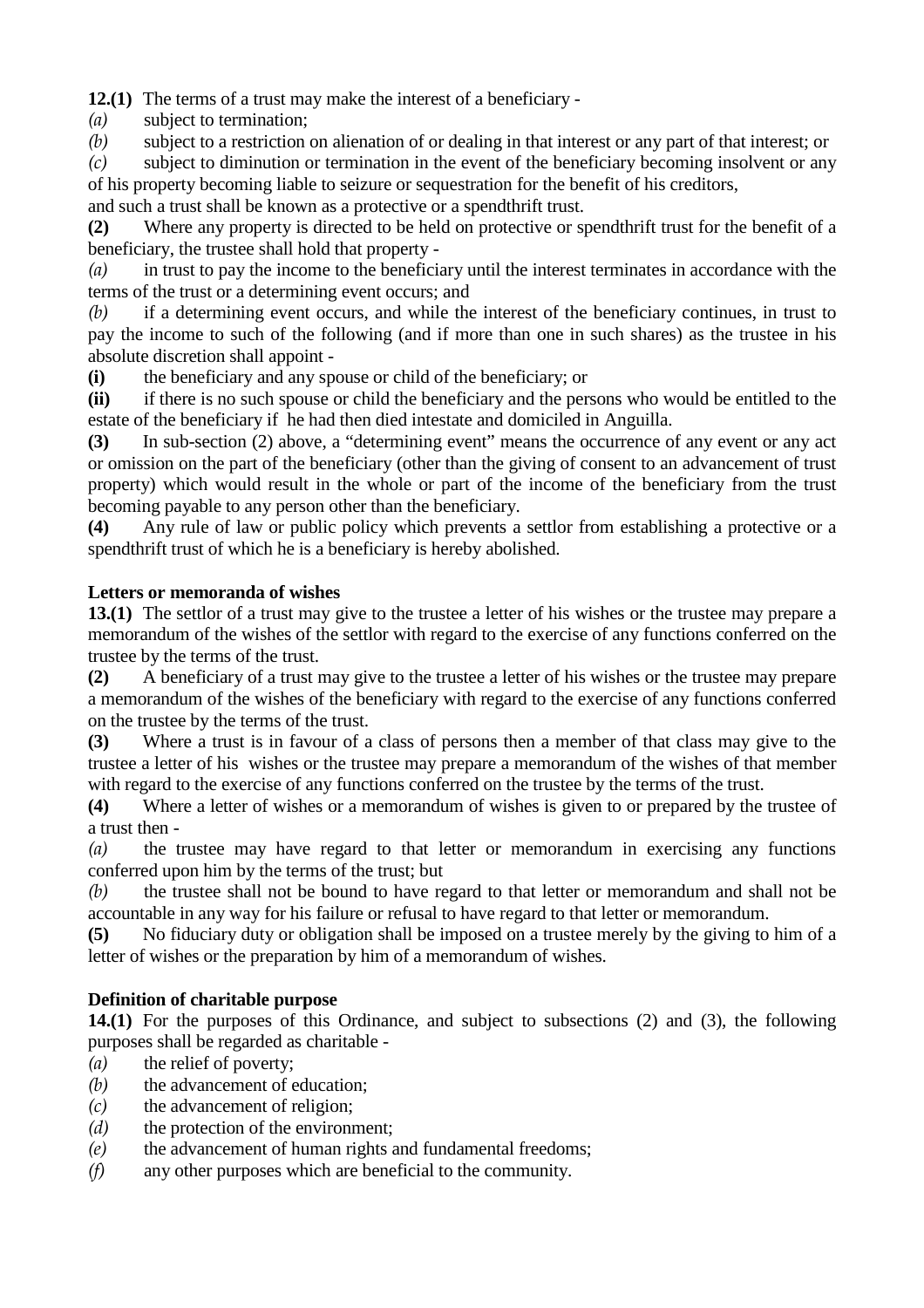**(2)** A purpose shall not be regarded as charitable unless the fulfillment of that purpose is for the benefit of the community or a substantial section of the community having regard to the type and nature of the purpose.

**(3)** A purpose may be regarded as charitable whether it is to be carried out in Anguilla or elsewhere and whether it is beneficial to the community in Anguilla or elsewhere.

# **Trusts for non-charitable purpose**

-

**15.(1)** A trust may be created for commercial or other purpose which is non-charitable provided that

(a) the purpose is specific, reasonable and capable of fulfillment;

 $(b)$  the purpose is not immoral, unlawful or contrary to public policy; and

 $(c)$  the terms of the trust provide for the appointment of a protector who is capable of enforcing the trust and for the appointment of a successor to any such protector.

**(2)** If the Attorney-General has reason to believe that there is no protector of a trust for a non-charitable purpose or the protector is unwilling or incapable of acting, he may apply to the Court for the appointment of a person to be protector of the trust and the Court may, unless it feels that the person is not fit, by order declare him to be the protector to enforce the trust.

**(3)** The order of the Court under subsection (2) is conclusive evidence of the appointment of the protector to enforce the trust and the appointment takes effect as from the date of the order.

**(4)** Where any costs are incurred by the Attorney General in connection with any application under sub- section (2), the Court may make such order as it considers just as to the payment of those costs out of the assets of the trust.

# **Part III - Protectors And Trustees**

# **The Protector of a trust**

**16.(1)** The terms of a trust may provide for the office of the protector of the trust.

**(2)** The protector shall have the following powers -

(a) (unless the terms of the trust shall otherwise provide) the power to remove a trustee and to appoint a new or additional trustee;

(b) the power to enforce the trust;

(c) such further powers as are conferred on the protector by the terms of the trust or the provisions of this Ordinance.

**(3)** The protector of a trust may also be a settlor, a trustee or a beneficiary of the trust.

**(4)** In the exercise of his office, the protector shall not be accounted or regarded as a trustee.

**(5)** Subject to the terms of the trust, in the exercise of his office a protector shall owe a fiduciary duty to the beneficiaries of the trust or to the purpose for which the trust is created.

**(6)** Where there is more than one protector of a trust then, subject to the terms of the trust, any functions conferred on the protectors may be exercised if more than one half of the protectors for the time being agree on its exercise.

**(7)** A protector who dissents from a decision of the majority of protectors may require his dissent to be recorded in writing.

# **Who may be the trustee of a trust**

**17.(1)** Any person who has capacity other than a minor under the law of Anguilla may be the trustee of a trust.

**(2)** The trustee may also be a settlor, a beneficiary or a protector of the trust.

# **The number of trustees**

**18.(1)** Unless the terms of the trust provide for a greater number, the minimum number of trustees shall be one.

**(2)** A trust shall not cease to be valid only on the ground that there is no trustee or fewer than the number of trustees required by the terms of the trust.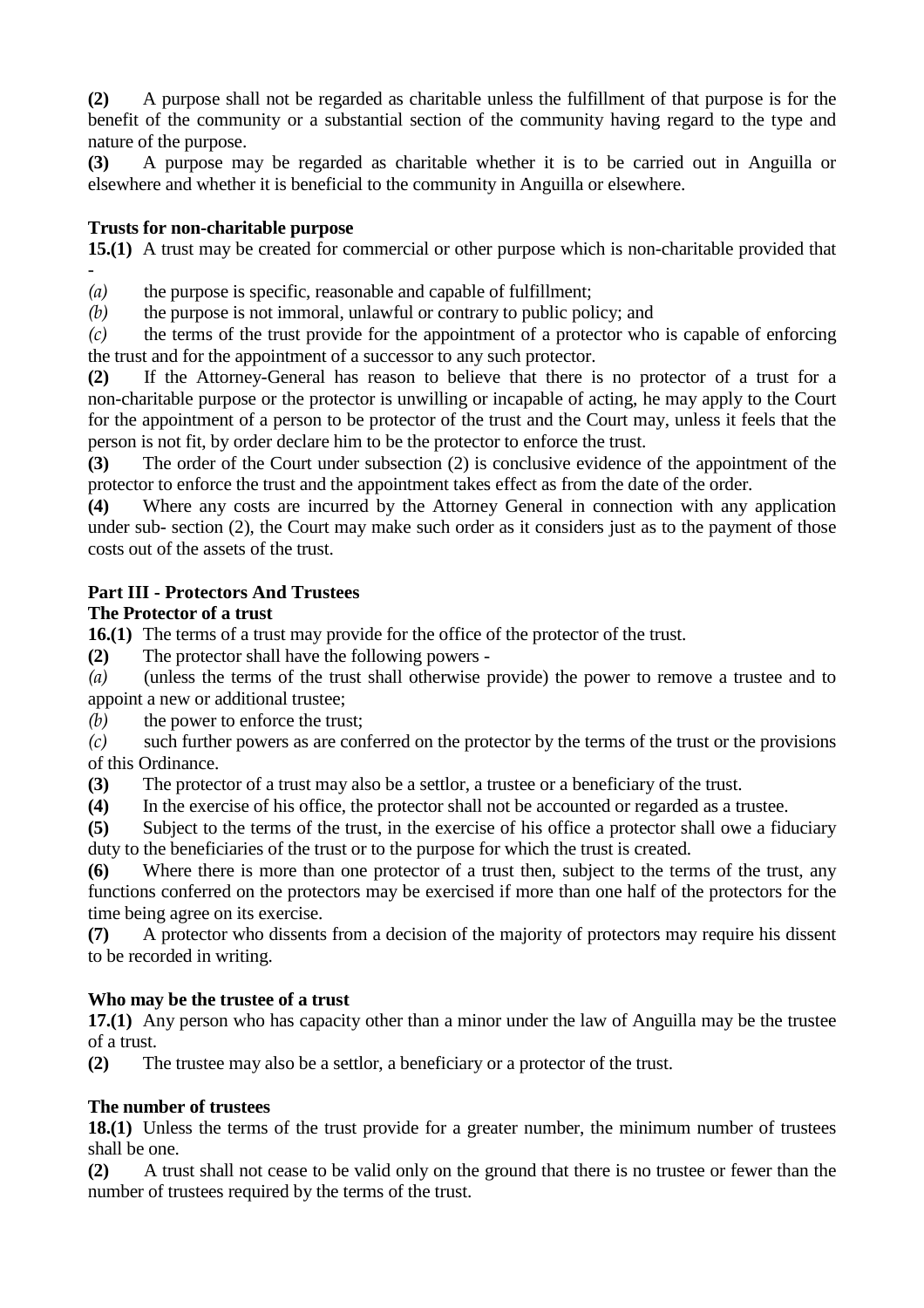**(3)** Where there is no trustee or fewer than the number of trustees required by the terms of the trust, the necessary number of new or additional trustees shall be appointed and until the minimum number is reached the surviving trustee (if any) shall act only for the purpose of preserving the trust property.

**(4)** Except in the case of a trust established for a charitable purpose-

(a) the number of trustees shall not be more than four; and

(b) if at any time there are more than four persons named as trustees, only the first four persons so named shall be the trustees of the trust.

# **Appointment of new or additional trustees**

**19.(1)** Where the terms of a trust contain no provision for the appointment of a new or additional trustee, then -

(a) the protector (if any); or

(b) the trustees for the time being (but so that a trustee shall not be required to join in the appointment of his replacement); or

- (c) the last remaining trustee; or
- (d) the personal representative or liquidator of the last remaining trustee; or

(e) if there is no such person (or no such person willing to act), the Court,

may appoint a new or additional trustee.

**(2)** Subject to the terms of the trust, a trustee appointed under this section shall have the same functions and may act as if he had been originally appointed a trustee.

**(3)** On the appointment of a new or additional trustee, anything requisite for vesting the trust property in the trustees for the time being of the trust shall be done.

# **Appointment of trustee resident in Anguilla**

**20.(1)** Where there is no trustee resident in Anguilla, a beneficiary so resident may apply to the Court for appointment of a person, resident in Anguilla and nominated in the application, as an additional trustee.

**(2)** The Court-

(a) if satisfied that notice of the application has been served on the existing trustee;

(b) having heard any representations; and

(c) having ascertained that the person nominated is willing to act,

may appoint that person as an additional trustee.

**(3)** Notwithstanding the provisions of section 18, the power contained in this section may be exercised even it results in there being more than four trustees for the time being of the trust.

**(4)** The terms of a trust may expressly exclude the operation of subsections (1) and (2).

# **Renunciation of trusteeship**

**21.(1)** No person shall be obliged to accept appointment as a trustee, but a person nominated as trustee who knowingly intermeddles with the trust property shall be deemed to have accepted appointment as a trustee.

**(2)** A person who has not accepted and is not deemed to have accepted appointment as a trustee of a trust may within a reasonable period of time after becoming aware of his nominations as trustee -

(a) disclaim his appointment by notice in writing to the other trustees of such trust (if any); or

(b) if there are no such other trustees or such other trustees cannot be contacted, apply to the Court for relief from his appointment and the Court may make such order as it thinks fit.

**(3)** A person nominated as a trustee who does not act under subsection (2) within a reasonable period of becoming aware of his nomination shall be deemed to have accepted appointment as a trustee.

# **Resignation or removal of trustees**

**22.(1)** A trustee other than a sole trustee may resign by notice in writing to his co-trustees.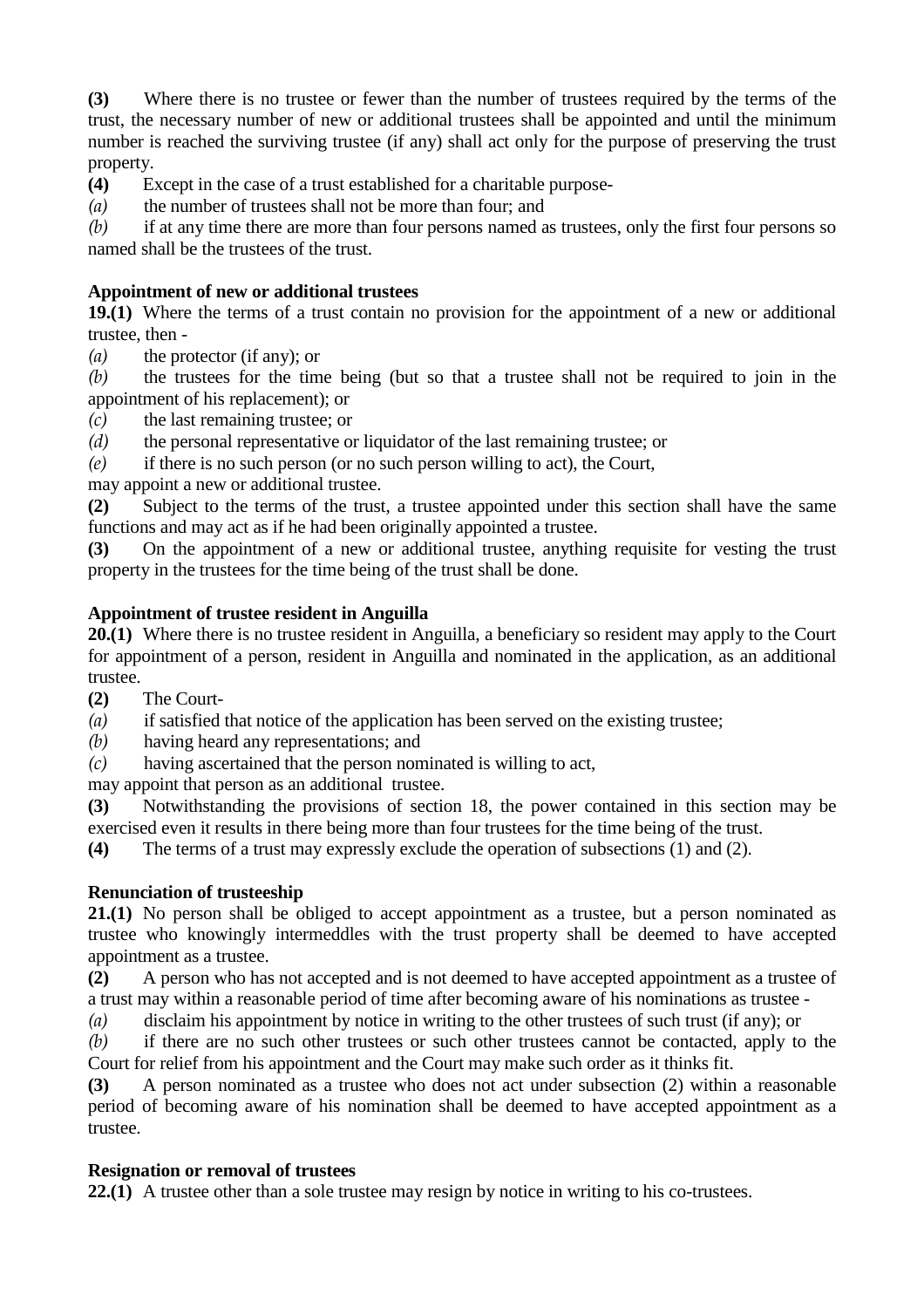**(2)** A trustee shall cease to be a trustee immediately upon -

(a) the delivery of a notice of resignation under subsection  $(1)$ ;

(b) his removal from office by the Court;

 $(c)$  his removal from office by the protector of the trust;

(d) the coming into effect of or the exercise of a power under a provision in the terms of the trust under or by which he is removed from, or otherwise ceases to hold his office.

**(3)** A person who ceases to be a trustee or is a personal representative of a deceased trustee shall do everything necessary to vest the trust property in the new or continuing trustees.

**(4)** When a trustee resigns or is removed -

(a) he shall, subject to paragraph (b) duly surrender all trust property held by or vested in him or otherwise under his control;

 $(b)$  he may require that he be provided with reasonable security for liabilities (existing, future, contingent or other) before surrendering the trust property.

**(5)** A former trustee shall not be liable to any trustee or to any beneficiary or other person interested under the trust for any act or omission in relation to the trust property or to his functions as a trustee, except for any liability -

(a) arising from a breach of trust to which the trustee (or, in the case of a trust company, any of its officers or employees) was a party or was privy during the term of his appointment;

(b) in respect of an action to recover from the trustee (or, in case of a trust company, any of its officers or employees) trust property or the proceeds thereof in his possession or under his control.

# **Nature of trustees' and protectors' interests**

**23.(1)** Subject to subsection (2) -

(a) the interest of a trustee or protector in the trust property is limited to that which is necessary for the proper performance of the trust; and

(b) the trust property does not form part of the trustee's or protector's estate.

**(2)** Where a trustee or protector of a trust is also a beneficiary thereof, sub-section (1) does not apply to his interest as a beneficiary.

**(3)** Where a trustee or protector becomes insolvent, or upon his property becoming liable to distraint, seizure, sequestration or similar process of law, his creditors shall have no recourse against the trust property except to the extent that the trustee or protector himself has a claim against it or a beneficial interest in it.

# **Trust company may act by resolution**

**24.** A trust company may -

(a) act in connection with a trust by a resolution of the trust company or of its board of directors or other governing body; or

(b) appoint an officer or employee to act on its behalf in connection with the trust.

# **Trustees of more than one trust**

**25.(1)** A trustee is not, in the absence of fraud, affected by notice of any instrument, matter, fact or thing in relation to a trust if he obtained notice of it by reason of his acting or having acted as trustee of another trust.

**(2)** A trustee of a trust shall disclose to his co-trustees any interest which he has as trustee of another trust if any transaction in relation to the first mentioned trust is to be entered into with the trustees of the other trust.

# **Dealings by trustees with third parties**

**26.(1)** Where, in a transaction or matter affecting a trust, a trustee informs a third party that he is acting as trustee, a claim by the third party in respect of the transaction or matter shall (subject to sub-section (3)) extend only to the trust property.

**(2)** If the trustee fails to inform the third party that he is acting as trustee -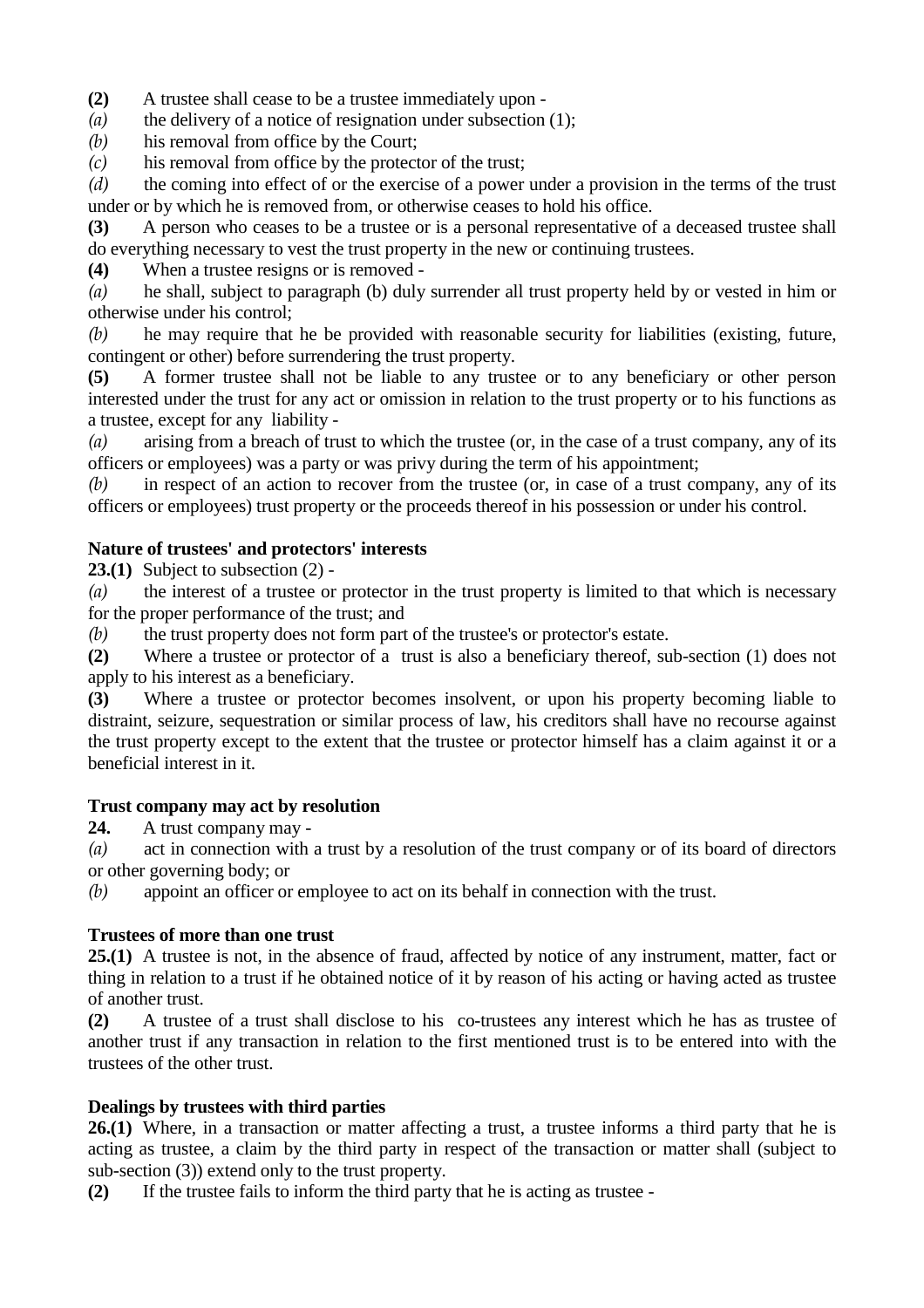(a) he incurs personal liability to the third party in respect of the transaction or matter; and

(b) he has a right of indemnity against the trust property in respect of his personal liability, unless he acted in breach of trust.

**(3)** Nothing in this section shall prejudice any claim for breach of warranty of authority.

**(4)** A bona fide purchaser for value without notice of a breach of trust -

(a) may deal with a trustee in relation to trust property as if the trustee were the beneficial owner thereof; and

(b) is not affected by the trusts on which the property is held.

**(5)** A third party paying or advancing money to a trustee is not concerned to see -

(a) that the money is needed in the proper exercise of the trust functions;

(b) that no more than is so needed is raised; or  $(c)$  that the transaction or the application of the

that the transaction or the application of the money is proper.

**(6)** In this section "third party" means a person other than a settlor, trustee, protector or beneficiary of the trust.

# **Part IV - Duties And Powers Of Trustees**

# **General duties of trustees**

**27.(1)** A trustee shall in the execution of his functions -

- (a) act with due diligence; and
- (b) observe utmost good faith; and

(c) act to the best of his skills and abilities; and

(d) exercise the standard of care of a reasonable and prudent man of business.

**(2)** A trustee shall carry out and administer the trust in accordance with this Ordinance and, subject thereto, in accordance with the terms of the trust.

**(3)** A trustee shall owe a fiduciary duty to the beneficiaries of the trust, the members of a class for whose benefit the trust was established, or the purpose for which the trust was established.

**(4)** Where a fiduciary duty is owed to a purpose for which a trust was established, that duty may be enforced by the protector of the trust or (in the case of a trust established for a charitable purpose) by the Attorney-General.

**(5)** A trustee shall, subject to the terms of the trust and to the provisions of this Ordinance-

(a) ensure that the trust property is held by or vested in him or is otherwise under his control; and

(b) preserve and, so far as is reasonable, enhance the value of the trust property.

**(6)** Except with the approval of the Court or in accordance with the terms of the trust or the provisions of this Ordinance, a trustee shall not -

*(a)* derive, directly or indirectly, any profit from his trusteeship;

*(b)* cause or permit any other person other than a professional advisor consulted by him pursuant to section 31(6) directly or indirectly to derive any profit from his trusteeship; or

*(c)* on his own account enter into any transaction with his co-trustees or relating to the trust property which may result in any such profit.

**(7)** The trustee of a trust shall keep accurate accounts and records of his trusteeship.

**(8)** A trustee shall keep trust property separate from his own property and separately identifiable from any other property of which he is a trustee.

# **Duty to supply information and duty of confidentiality**

**28.(1)** A trustee shall so far as is reasonable and within a reasonable time of receiving a request in writing to that effect provide full and accurate information as to the state and amount of the trust property and the conduct of the trust administration to -

(a) the Court;

(b) the settlor or protector of the trust;

 $(c)$  in the case of a trust established for a charitable purpose, the Attorney General;

(d) subject to the terms of the trust, any beneficiary of the trust who is of full age and capacity; and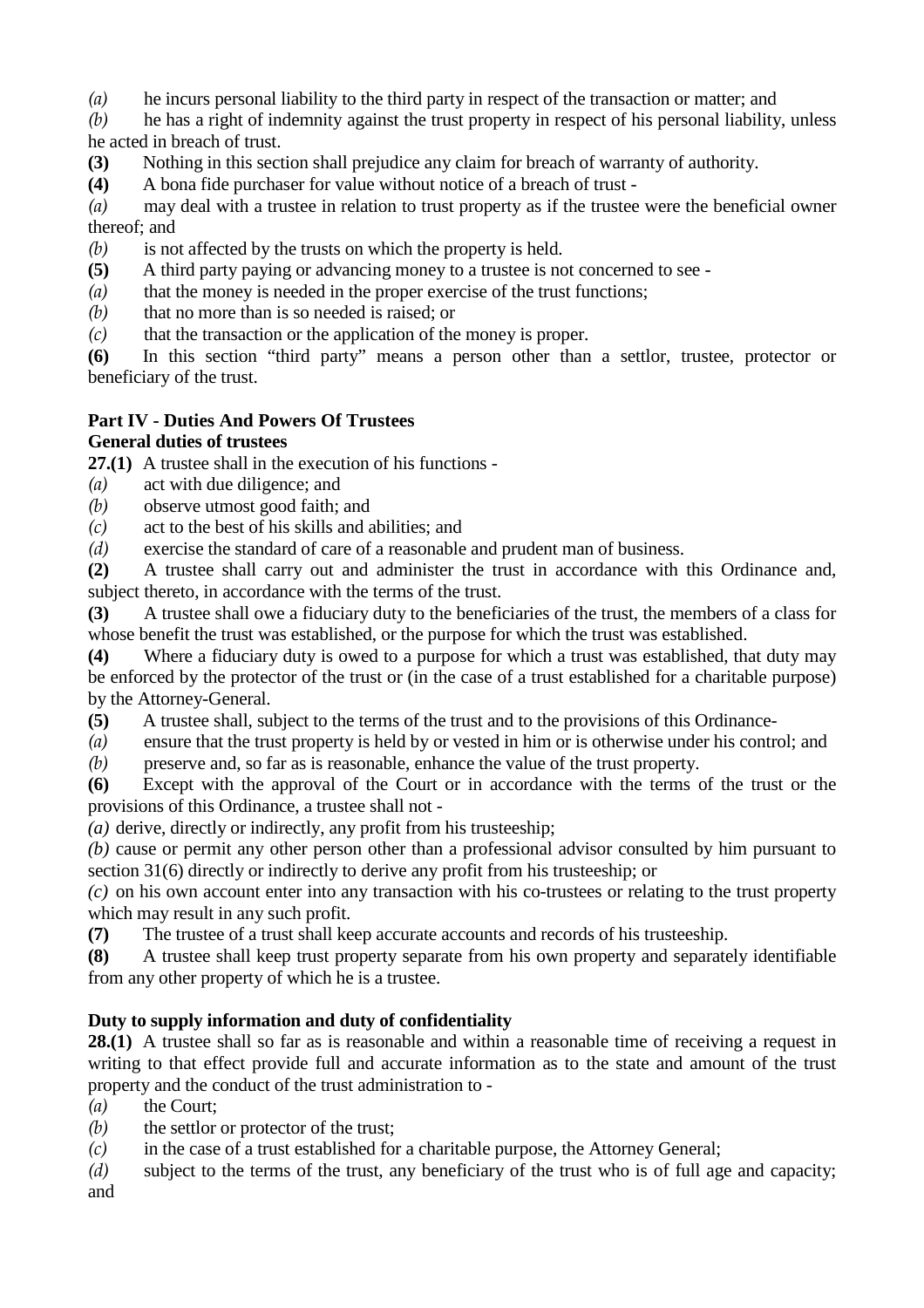(e) subject to the terms of the trust, any charity for the benefit of which the trust was established.

**(2)** Subject to the provisions of this Ordinance and to the terms of the trust, and except as is necessary for the proper administration of the trust or by reason of any other Ordinance or Act, the trustee of a trust shall keep confidential all information regarding the state and amount of the trust property or the conduct of the trust administration.

**(3)** A trustee is not (subject to the terms of the trust and to any order of the Court) obliged to disclose documents which reveal -

(a) his deliberations as to how he should exercise his functions as trustee;

- (b) the reasons for any decision made in the exercise of those functions;
- (c) any material upon which such a decision was or might have been made.

#### **Duty of trustees to act together**

**29.(1)** Subject to the terms of the trust, all the trustees of a trust shall join in execution of the trust.

**(2)** Subject to subsections (3) and (4) below, no functions conferred on trustees shall be exercised unless all the trustees agree on their exercise.

**(3)** Subject to the terms of the trust and to subsection (4), any functions conferred on trustees of a charitable trust shall be exercised if more than one half of the trustees for the time being of the trust agree on their exercise.

**(4)** The terms of a trust may empower the trustees to act individually or by a majority with respect to the exercise of some or all of the functions conferred on the trustees or to delegate the exercise of these functions to one or more trustees.

**(5)** A trustee who dissents from a decision of the majority of trustees or of a co-trustee or of the trustees to whom any functions have been delegated may require his dissent to be recorded in writing.

#### **Duty to act impartially**

**30.(1)** Subject to the terms of the trust, where a trust is established for one or more beneficiaries or purposes (whether concurrent or consecutive), a trustee shall act impartially as between these beneficiaries and purposes.

**(2)** Subject to the terms of the trust and to the provisions of this Ordinance, any rule of law which requires a trustee to buy, hold or sell certain investments or to apportion the capital or income of the trust fund between beneficiaries is hereby abolished.

# **General powers**

**31.(1)** Subject to the terms of the trust and the provisions of this Ordinance, a trustee shall have in relation to the trust property all the powers of a beneficial owner.

**(2)** Subject to the terms of the trust and the provisions of this Ordinance, a trustee shall exercise his functions only in the interests of the beneficiaries or of the purpose for which the trust is established and in accordance with the terms of the trust.

**(3)** Where the terms of a trust provide that the trustee may add or remove beneficiaries or purposes for which the trust is established, then if such power is exercised properly and on the basis of valid considerations the exercise of the power shall not be regarded as a breach of the duty of the trustee under the trust.

**(4)** A trustee may sue and be sued as trustee.

**(5)** The terms of a trust may require a trustee to consult or obtain the consent of another person before exercising any functions under the trust.

**(6)** Where he considers it necessary or desirable in the interests of the good administration of the trust, a trustee may consult a lawyer, accountant, investment advisor or other person in relation to the affairs of the trust.

**(7)** A person shall not, merely by virtue of giving or refusing his consent to the exercise of any functions or being consulted in relation to the affairs of the trust, be deemed to be a trustee or to owe a fiduciary duty to the beneficiaries of the trust.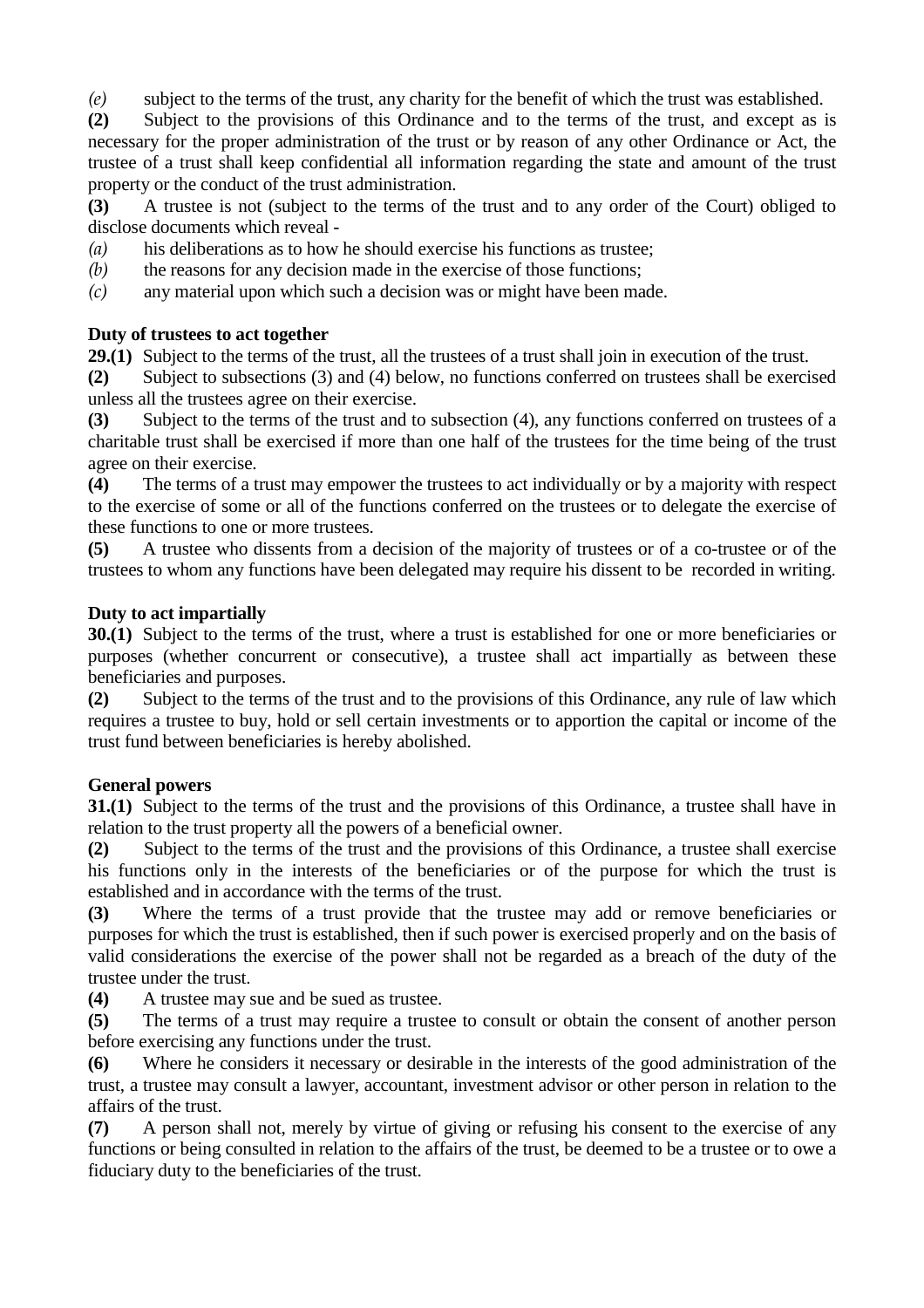# **Powers of Investment**

**32.(1)** Subject to the terms of the trust and to the provisions of this Ordinance, a trustee may invest any money requiring investment in any investment or property of whatsoever nature and wheresoever situated and whether producing income or not and whether involving any liability or not and upon such security (if any) as the trustee shall in his absolute discretion think fit as if the trustee were the absolute owner thereof.

**(2)** Where the terms of a trust or any other instrument provide that any money requiring investment shall only be invested in "authorised trustee investments" (or any similar expression) then the money shall be invested only in such investments as are specified in Schedule 1.

**(3)** The terms of a trust may provide that Schedule 1 shall apply to the trust with such modifications as are specified by the terms of the trust.

**(4)** The Governor may by Order published in the Gazette amend the list of authorised trustee investments in paragraph 1 of Schedule 1.

**(5)** A trustee shall not be liable for breach of trust by reason only of continuing to hold an investment which has ceased to be an investment authorised by the terms of the trust or by the general law.

**(6)** Subject to the terms of the trust, in selecting investments a trustee or (as the case may be) any investment advisor or other person to whom the trustee has delegated the management of the trust property, shall have regard -

(a) to the need for diversification of investments in the trust, insofar as is appropriate to the circumstances of the trust; and

(b) to the suitability to the trust of the investments proposed.

**(7)** Subject to the terms of the trust, before investing money in any investment a trustee shall consider whether he should obtain appropriate advice as to whether the investment is suitable and satisfactory and (if he considers that the obtaining of such advice is necessary) shall obtain and consider such advice accordingly.

**(8)** Subject to the terms of the trust, a trustee shall determine whether and, if so, at what intervals he should obtain appropriate advice as to whether the existing investments of the trust are suitable and satisfactory and (if he considers that the obtaining of such advice is necessary) shall obtain and consider such advice accordingly.

**(9)** For the purposes of the two foregoing subsections, advice is appropriate if it is the advice of a person who is reasonably believed by the trustee to be qualified to give such advice; and such advice may be given by a person notwithstanding that he gives it in the course of his employment (including employment with a trustee of the trust).

# **Powers of trustees**

**33.(1)** Subject to the terms of the trust the powers contained in Schedule 2 shall apply to all trusts to which this section applies.

**(2)** The terms of a trust may provide that some or all of the powers contained in Schedule 2 shall be incorporated by reference and shall apply with or without modification and this section applies to any trust the terms of which so provide.

# **Delegation**

**34.(1)** A trustee may not delegate the exercise of his functions unless permitted to do so by this Ordinance or by the terms of the trust.

**(2)** Except where the terms of the trust provide to the contrary, a trustee may-

(a) delegate the management of trust property to and appoint investment managers whom the trustee reasonably considers to be qualified to manage the investment of the trust property;

(b) appoint and employ any lawyer, accountant or other person to act in relation to any of the affairs of the trust or to hold any of the trust property; and

(c) authorise any such manager or person to retain or receive any commission or other payment usually payable for services of the description rendered.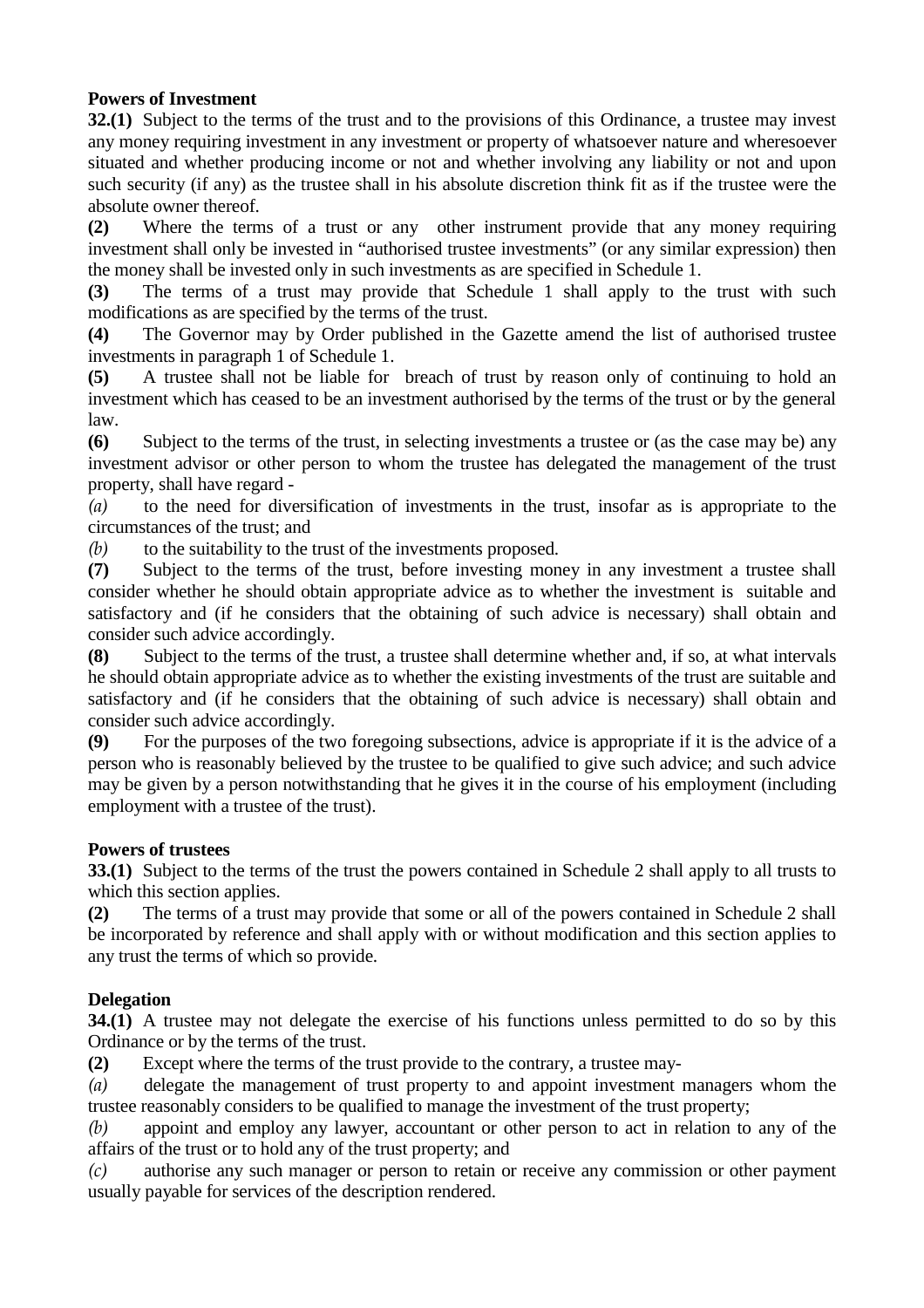**(3)** A trustee shall not be liable for any loss arising to the trust from a delegation or appointment under subsection (2) or from the default of any such delegate or appointee provided that the trustee exercised the standard of care of a reasonable and prudent man of business in -

(a) the selection of the delegate or appointee; and

(b) the supervision of the activities of the delegate or appointee.

# **Reimbursement of expenses**

**35.** A trustee shall be entitled to be reimbursed out of the trust property all expenses properly incurred by him in connection with the trust.

# **Payment of trustees**

**36.(1)** Subject to the terms of the trust, an individual trustee engaged in any profession or business shall be entitled to charge and be paid all usual professional or other charges for business transacted, time spent and acts done by him or any partner or employee of his or of his firm in connection with the trust including acts which a trustee not being engaged in any profession or business could have done personally.

**(2)** Subject to the terms of the trust, a trust company shall be entitled to such remuneration as may from time to time be agreed in writing between the trust company and the settlor or protector or (in the absence of such agreement) in accordance with its standard terms and conditions as to the administration of trusts current from time to time.

**(3)** Where the terms of trust provide that a trustee shall not receive any payment for acting as such, payment may nevertheless be authorised -

(a) by the Court; or

 $(b)$  by some or all of the beneficiaries of the trust:

Provided that a beneficiary may not validly authorise such payment if the beneficiary -

**(i)** is a minor or a person under legal disability;

**(ii)** does not have full knowledge of all material facts; or

**(iii)** is improperly induced by the trustee to authorise such payment.

**(4)** Where some only of the beneficiaries authorise payment to a trustee in accordance with subsection (3) the payment shall be made out of the share of the trust property which in the opinion of the trustee is referable to the interests of those beneficiaries who so authorise payment.

# **Power to appropriate**

**37.** Subject to the terms of the trust, a trustee may, without the consent of any beneficiary, appropriate trust property in or towards satisfaction of the interest of a beneficiary in such manner and in accordance with such valuation as he considers appropriate.

# **Power and duty of maintenance**

**38.** Subject to the terms of the trust and to any prior interest or charge affecting the trust property, where any property is held by a trustee in trust for any beneficiary for any interest whatsoever -

*(a)* while the beneficiary is a minor, the trustee -

**(i)** may, at his discretion, pay to the parent or guardian of the beneficiary or otherwise apply the whole or part of the income attributable to that interest for or towards the maintenance, education or benefit of the beneficiary; and

**(ii)** shall accumulate the residue of the income as an accretion to the trust property and as one fund with the trust property or all purposes:

Provided that the trustee may while the beneficiary is a minor apply those accumulations as if they were income of the then current year; and

*(b)* if the beneficiary is no longer a minor and his interest has not yet vested in possession, the trustee shall thenceforth pay the income attributable to the interest to the beneficiary until his interest vests in possession or terminates.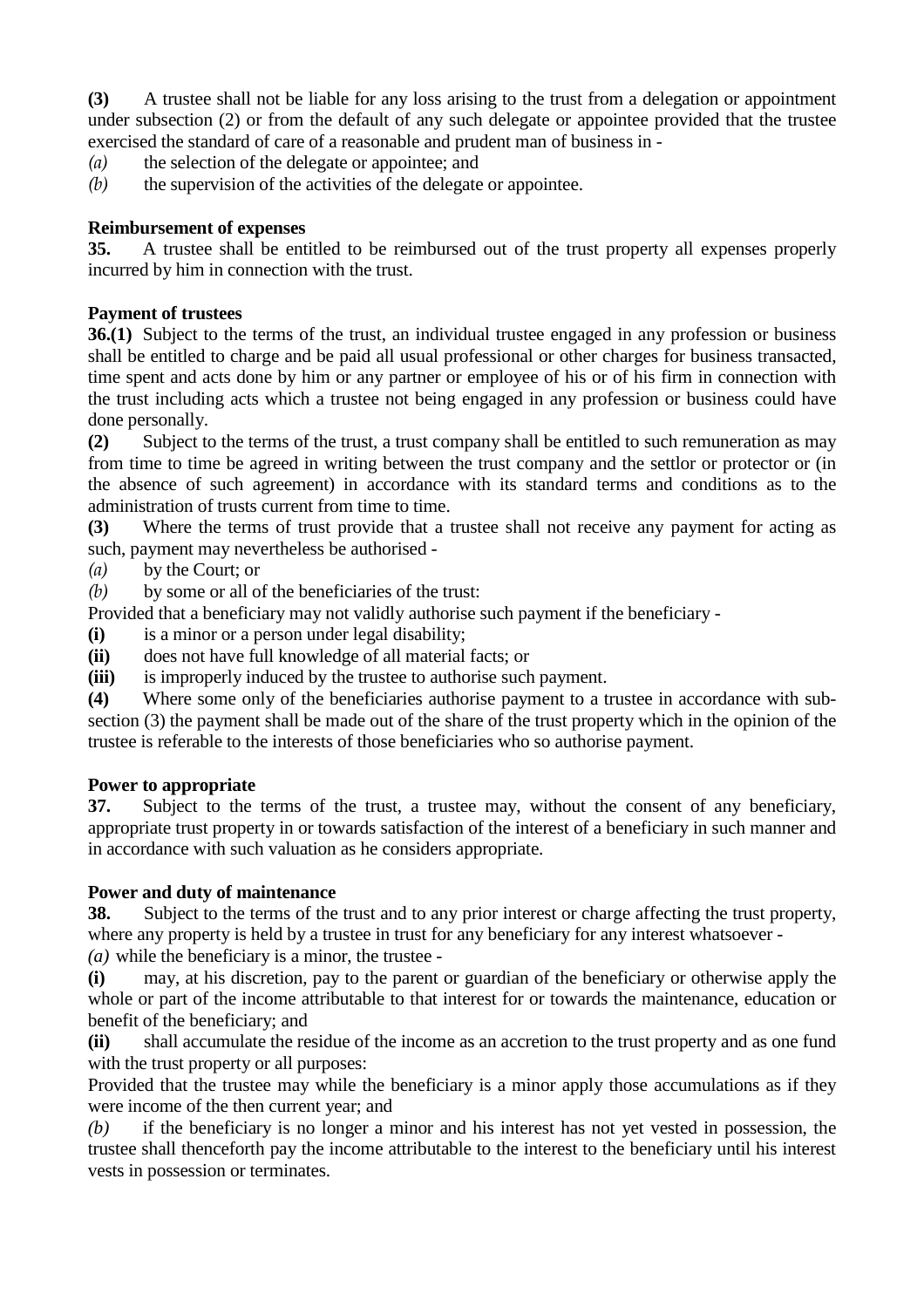# **Power of advancement**

**39.** Subject to the terms of the trust, a trustee may in his discretion pay or apply trust property for the advancement or benefit of any beneficiary whose interest in the trust has not yet vested in possession:

Provided that -

(a) any trust property so paid or applied shall be brought into account in determining the share of the beneficiary in the trust property;

(b) no such payment or application shall be made which prejudices any person entitled to any prior interest unless such person is of full age and consents to the payment or application or, if such person is not of full age, the Court consents; and

(c) the part of the trust property so paid or advanced shall not exceed the presumptive share of the beneficiary in the trust property.

#### **Accumulation and maintenance settlements**

**40.** Where any property is directed to be held on accumulation and maintenance trusts for the benefit of a beneficiary or a class of beneficiaries, the provisions of sections 38 and 39 shall (unless the terms of the trust otherwise provide) apply to the interest of such beneficiary or beneficiaries.

#### **Receipts of parents or guardians**

**41.** The receipt of a parent or guardian of a beneficiary who is a minor or is under legal disability shall be a sufficient discharge to the trustee for a payment made to or for the benefit of the beneficiary.

#### **Power of appointment**

**42.** The terms of a trust may confer on the trustee or any other person power to appoint all or any part of the trust property to, or to trustees for the benefit of, any person or valid charitable or non-charitable purpose (whether or not such person was a beneficiary of the trust or such purpose was an object of the trust prior to such appointment).

#### **Power of revocation or variation**

**43.(1)** A trust and any exercise of a power or discretion under a trust may be expressed to be capable of revocation (in whole or in part) or of variation.

**(2)** No such revocation or variation shall prejudice anything lawfully done by a trustee in relation to the trust before he receives notice of the revocation or variation.

**(3)** Subject to the terms of the trust, if a trust is revoked in whole or in part, the trustee shall hold the trust property, which is the subject of the revocation, in trust for the settlor absolutely or, if he is dead, as if it had formed part of his estate at death.

**(4)** In so far as the terms of a trust make no provision for revocation of the trust, then the trust shall be irrevocable.

# **PART V - Termination Or Failure Of Trusts**

# **Failure or lapse of interest**

**44.(1)** Subject to the terms of the trust and to any order of the Court, where -

- (a) an interest lapses;
- (b) a trust terminates; or

(c) there is no beneficiary and no person (whether or not then living) who can become a beneficiary in accordance with the terms of the trust,

the interest or property concerned shall be held by the trustee in trust for the settlor absolutely, or if he is dead, as if it had formed part of his estate at death.

**(2)** Subsection (1) shall not apply to a trust established for a charitable purpose to which section 45 applies.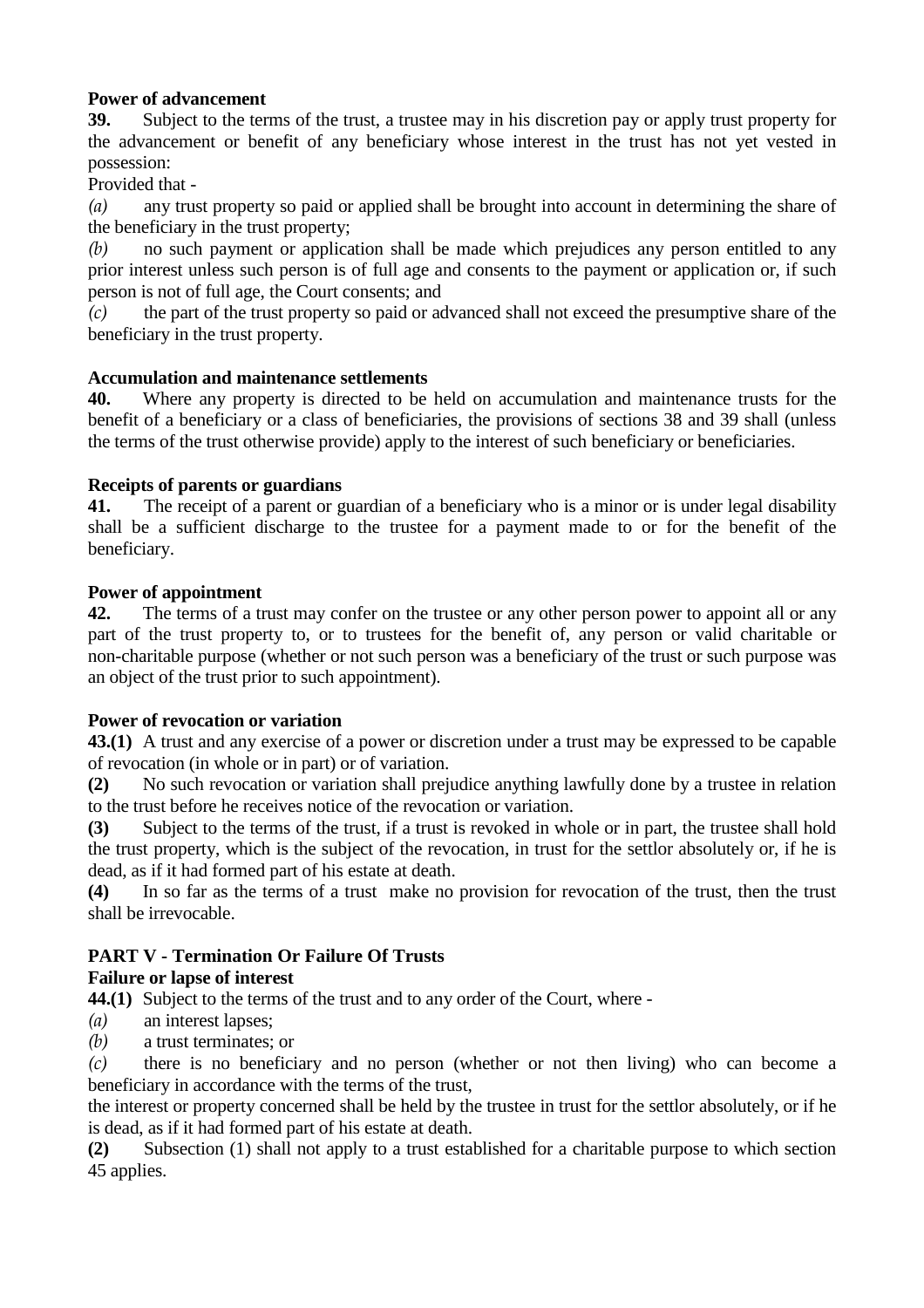### **Application of property held on charitable trust**

**45.(1)** Where trust property is held for a charitable purpose and-

(a) the purpose has been, as far as may be, fulfilled;<br>(b) the purpose cannot be carried out at all, or not

(b) the purpose cannot be carried out at all, or not according to the directions given and to the spirit of the gift;

(c) the purpose provides a use for part only of the property;

(d) the property, and other property applicable for a similar purpose, can be more effectively used in conjunction, and to that end can more suitably be applied to a common purpose;

 $(e)$  the purpose was laid down by reference to an area which was then, but has since ceased to be, a unit for some other purpose, or by reference to a class of persons or to an area which has for any reason since ceased to be suitable or to be practicable in administering the gift;

 $(f)$  the purpose has been adequately provided for by other means;

 $(g)$  the purpose has ceased to be charitable (by being useless or harmful to the community or otherwise); or

 $(h)$  the purpose has ceased in any other way to provide a suitable and effective method of using the property,

the property or the remainder of the property, as the case may be, shall be held for such other charitable purpose as the Court, on the application of the Attorney-General or the trustee, may declare to be consistent with the original intention of the settlor.

**(2)** Where trust property is held for a charitable purpose, the Court, on the application of the Attorney-General or the trustee, may approve any arrangement which varies or revokes the purposes or terms of the trust or enlarges or modifies the powers of management or administration of the trustee, if it is satisfied that the arrangement -

(a) is now suitable or expedient; and

(b) is consistent with the original intention of the settlor.

**(3)** The Court shall not make a declaration under subsection (1) or approve an arrangement under sub- section (2) unless satisfied that any person with a material interest in the trust or in any fund subject to the terms of the trust has had an opportunity of being heard.

# **Termination of trusts**

**46.(1)** On the termination of a trust, the trust property shall, subject to subsection (2), be distributed by the trustee within a reasonable time in accordance with the terms of the trust to the persons entitled thereto.

**(2)** The trustee may retain sufficient assets to make reasonable provision for liabilities (existing, future, contingent or other).

# **Termination by beneficiaries**

**47.(1)** Without prejudice to any power of the Court and notwithstanding the terms of the trust, where all the beneficiaries are in existence and have been ascertained, and none is a person under legal disability or a minor, and all beneficiaries are in agreement so to do, they may subject to subsection (2) require the trustee to terminate the trust and distribute the trust property as the beneficiaries direct.

**(2)** A beneficiary of an interest under a protective or spendthrift trust may not enter into such an agreement as is referred to in subsection (1).

# **PART VI** - **Variation Of Trusts**

# **Power to provide for variation of terms of trust**

**48.(1)** The terms of a trust may be varied in any manner provided by its terms.

**(2)** This section is in addition to section 49 (which provides for the variation of the terms of a trust by the Court).

#### **Variation of trusts by the Court**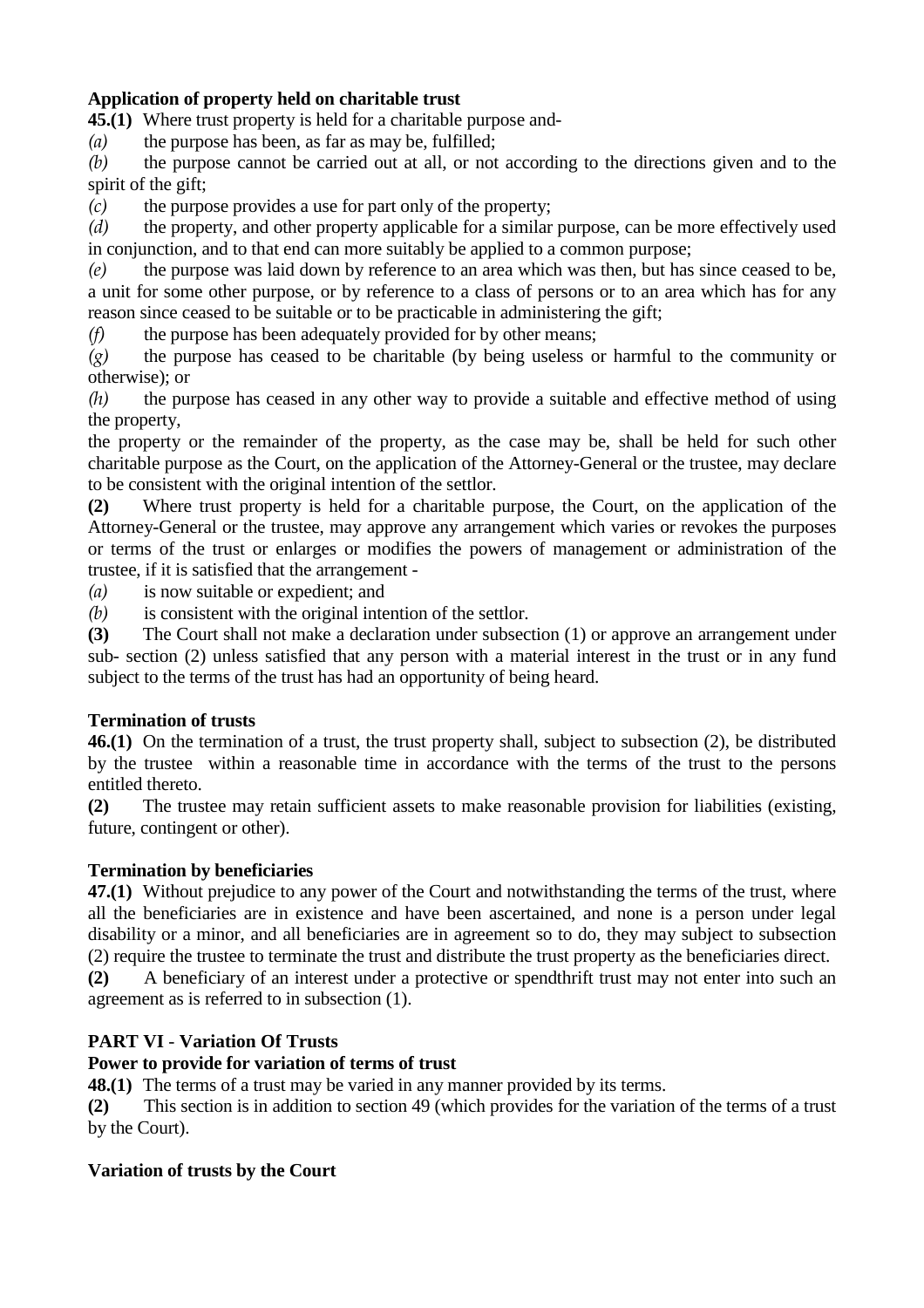**49.(1)** The Court may, on the application of any beneficiary, the trustee, the settlor or his personal representative, or the protector of a trust, approve on behalf of -

(a) a minor or a person under legal disability having, directly or indirectly, an interest, vested or contingent, under the trust;

(b) any person unborn;

(c) any person who is presently unascertained but who may become entitled, directly or indirectly, to an interest under the trust, as being (at a future date or on the happening of a future event) a person of any specified description or a member of any specified class; or

(d) any person, in respect of an interest that may accrue to him by virtue of the exercise of a discretionary power on the failure or determination of an interest under a protective or spendthrift trust,

any arrangement which varies or revokes the terms of the trust or enlarges or modifies the powers of management or administration of the trustee, whether or not there is another person with a beneficial interest who is capable of assenting to the arrangement:

Provided that the Court shall not approve an arrangement on behalf of a person mentioned in paragraphs (a), (b) or (c) unless the arrangement appears to be for his benefit.

**(2)** Where, in the management or administration of a trust, any sale, lease, pledge, charge, surrender, release or other disposition, or any purchase, investment, acquisition, expenditure or other transaction is, in the opinion of the Court, expedient, but cannot be effected because the necessary power has not been conferred on the trustee by the terms of the trust or by law, the Court, on the application of the trustee -

(a) may confer upon the trustee, generally or in any particular circumstances, the necessary power, on such terms and subject to such conditions as the Court thinks fit; and

(b) may direct the manner in which, and the property from which, any monies authorised to be expended, and costs of any transaction, are to be paid or borne.

# **PART VII - Breach Of Trust**

# **Liability for breach of trust**

**50.(1)** Subject to the provisions of this Ordinance and to the terms of the trust, a trustee who commits or concurs in a breach of trust is liable for -

*(a)* any loss or depreciation in value of the trust property resulting from the breach; and

*(b)* any profit which would have accrued to the trust had there been no breach.

**(2)** A trustee may not set off a profit accruing from one breach of trust against a loss or depreciation in value resulting from another.

**(3)** A trustee is not liable for a breach of trust committed by another person prior to his appointment or for a breach of trust committed by a co-trustee unless -

(a) he becomes or ought to have become aware of the breach; and

(b) he actively conceals the breach, or fails within a reasonable time to take proper steps to protect or restore the trust property or to prevent the continuance of the breach.

**(4)** Where trustees are liable for a breach of trust, they are liable jointly and severally.

**(5)** A trustee who becomes aware of a breach of trust shall take all reasonable steps to have the breach remedied.

**(6)** Nothing in the terms of a trust shall relieve a trustee of liability for a breach of trust arising from his own fraud or wilful misconduct.

# **Constructive trusts**

**51.(1)** A person who derives a profit from a breach of trust, or who obtains property in breach of trust, shall be deemed to be a trustee of the profit or property, unless he derives or obtains it in good faith and without actual, constructive or implied notice of the breach of trust.

**(2)** A person who becomes a trustee by virtue of subsection (1) shall deliver up the profit or property to the person properly entitled to it.

**(3)** This section does not exclude any other circumstances in which a constructive trust may arise.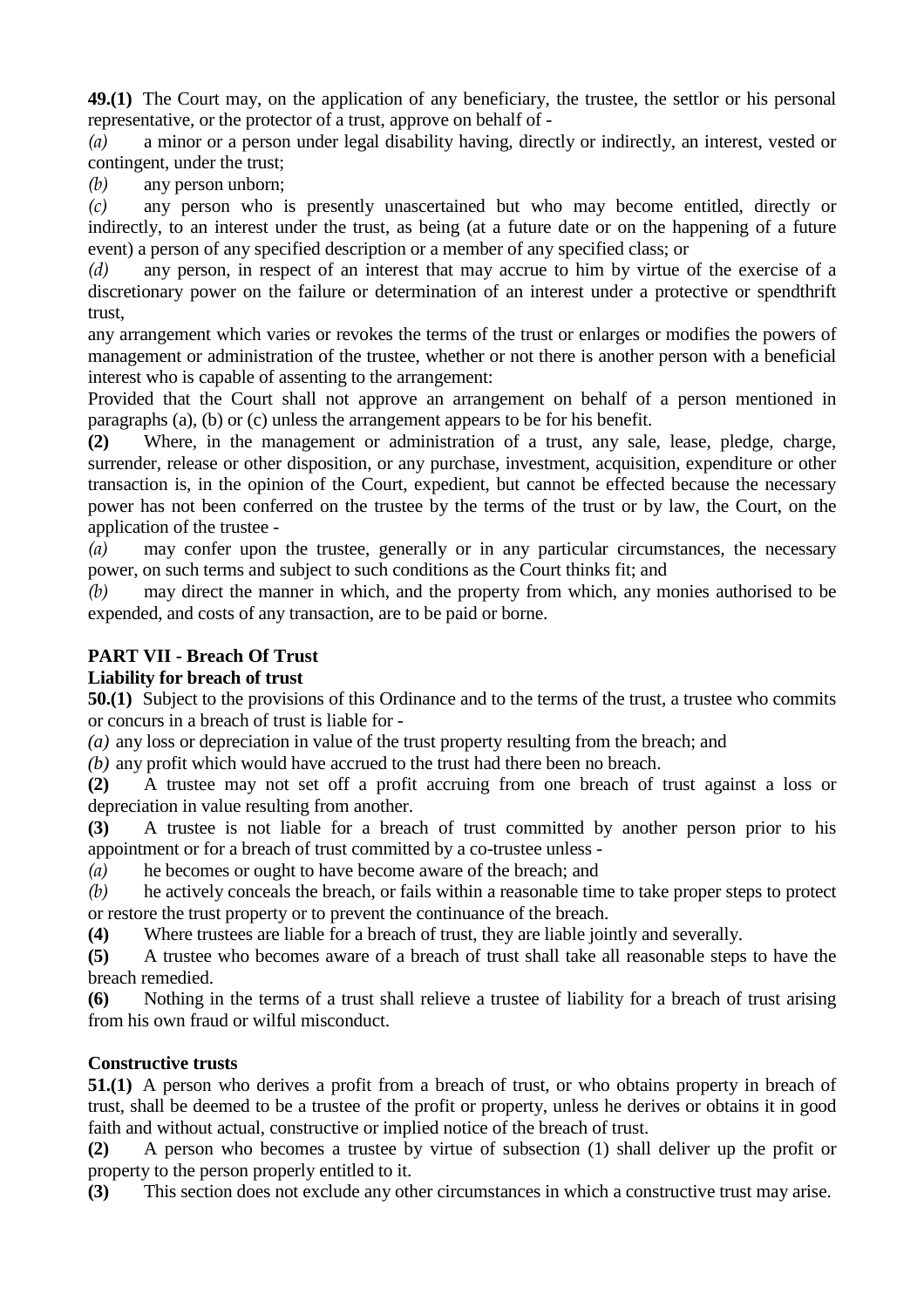# **Tracing trust property**

**52.** Without prejudice to the personal liability of a trustee, trust property which has been charged or dealt with in breach of trust, or any property into which it has been converted, may be followed and recovered unless -

(a) it is no longer identifiable; or

(b) it is in the hands of a bona fide purchaser for value without actual, constructive or implied notice of the breach of trust.

# **Beneficiary may relieve or indemnify a trust**

**53.(1)** A beneficiary may relieve a trustee of **a** liability to him for a breach of trust or indemnify a trustee against liability for a breach of trust.

- **(2)** Subsection (1) does not apply if the beneficiary -
- (a) is a minor or a person under legal disability;
- (b) does not have full knowledge of all material facts; or
- $(c)$  is improperly induced by the trustee to act under subsection (1).

# **Power to relieve trustee from personal liability**

**54.** The Court may relieve a trustee wholly or partly of liability for a breach of trust where it appears to the Court that the trustee has acted honestly and reasonably and ought fairly to be excused for the breach of trust or for omitting to obtain the directions of the Court in the matter in which the breach arose.

# **Power to make beneficiaries indemnify**

**55.** Where a trustee commits a breach of trust at the instigation, at the request or with the concurrence of a beneficiary, the Court (whether or not the beneficiary is a minor or a person under legal disability) may impound all or part of the interest of that beneficiary by way of indemnity to the trustee or any person claiming through him.

# **Limitation and prescription**

**56.(1)** No period of limitation or prescription applies to an action brought against a trustee -

- (a) in respect of any fraud to which the trustee was a party or was privy; or
- (b) to recover from the trustee trust property or the proceeds thereof -
- **(i)** held by or vested in him or otherwise in his possession or under his control; or
- **(ii)** previously received by him and converted to his use.

**(2)** Subject to subsection (1), the period within which an action founded on breach of trust may be brought against a trustee is -

(a) three years from delivery of the final accounts of the trust; or

(b) three years from the date on which the plaintiff first has knowledge of the breach of trust, whichever period first begins to run.

**(3)** Where the plaintiff is a minor or a person under legal disability, the period referred to in subsection (2) does not begin to run until his minority or disability, as the case may be, ceases.

# **PART VIII - Powers Of The Court**

# **Jurisdiction of the Court**

- **57.** The Court has jurisdiction in respect of any matters concerning a trust where -
- (a) the proper law of the trust is the law of Anguilla;
- (b) a trustee of the trust is resident in Anguilla;
- (c) any property of the trust is situated in Anguilla;
- (d) any part of the administration of the trust is carried on in Anguilla; or
- (e) where, in any other case, the Court thinks it appropriate.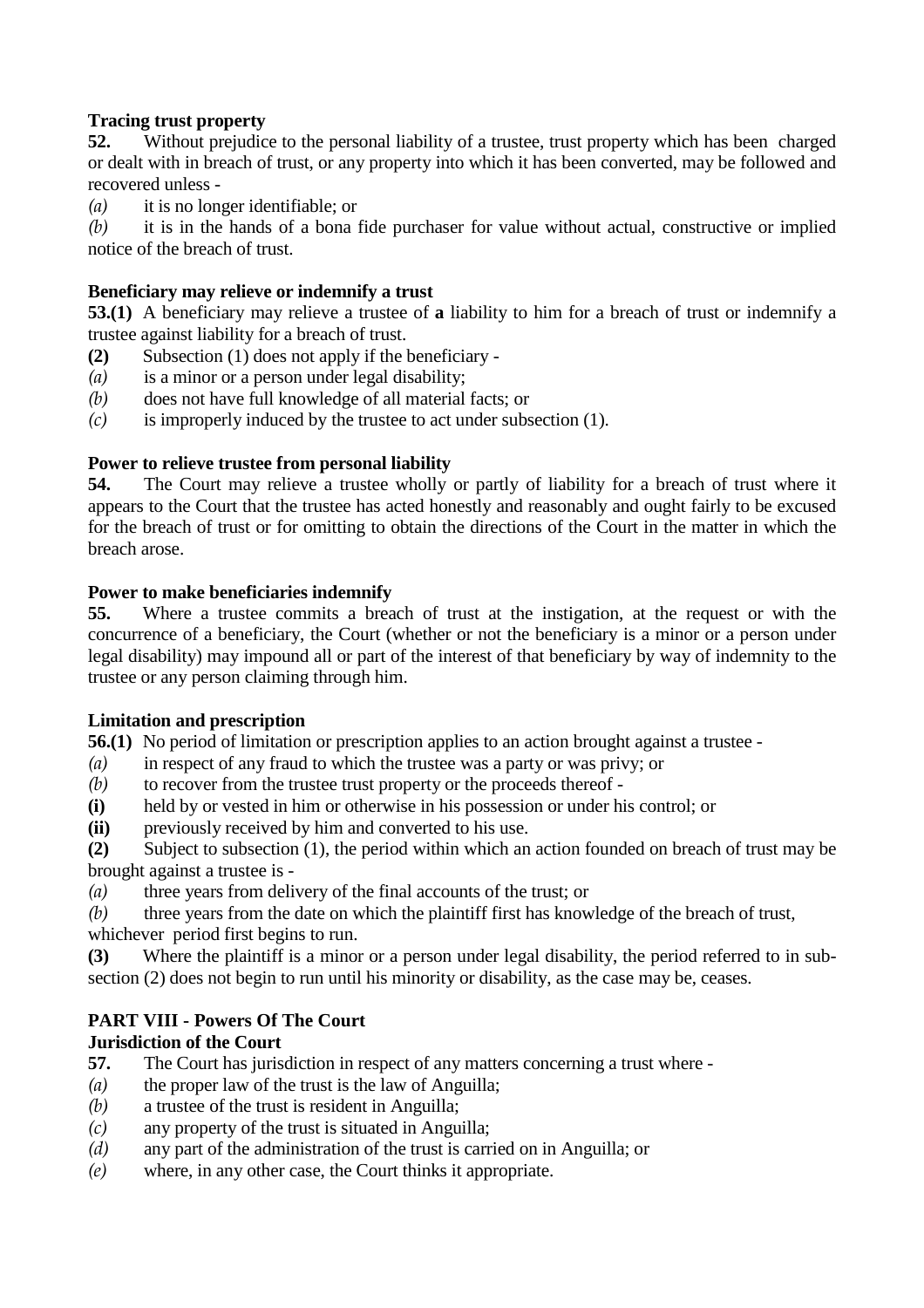# **General powers of the Court**

**58.(1)** On the application of a trustee, a beneficiary, a settlor or his personal representatives, a protector, (in the case of a trust established for a charitable purpose) the Attorney-General or, with the leave of the Court, any other person the Court may -

*(a)* make an order in respect of -

**(i)** the execution, administration or enforcement of a trust;

**(ii)** a trustee, including an order as to the exercise by a trustee, of his functions, the removal of a trustee, the appointment, remuneration or conduct of a trustee, the keeping and submission of accounts, and the making of payments, whether into Court or otherwise;

**(iii)** a protector, including an order appointing a protector;

**(iv)** a beneficiary, or any person connected with a trust;

**(v)** any trust property, including an order as to the vesting, preservation, application, surrender or recovery thereof;

(b) make a declaration as to the validity or enforceability of a trust;

(c) direct the trustee to distribute, or not to distribute, the trust property;

(d) make such order in respect of the termination of the trust and the distribution of the property as it thinks fit;

(e) rescind or vary an order or declaration under this Ordinance, or make a new or further order or declaration.

**(2)** Where the Court appoints or removes a trustee under this section -

(a) it may impose such requirements and conditions as it thinks fit, including provisions as to remuneration and requirements or conditions as to the vesting of trust property;

(b) subject to the Court's order, a trustee appointed by the Court has the same functions, and may act in all respects, as if he had been originally appointed a trustee.

**(3)** If a person does not comply with an order of the Court under this Ordinance requiring him to do any thing, the Court may, on such terms and conditions as it thinks fit, order that the thing be done by another person, nominated for the purpose by the Court, at the expense of the person in default (or otherwise, as the Court directs) and a thing so done has effect in all respects as if done by the person in default.

# **Applications for directions**

**59.** A trustee may apply to the Court for directions as to how he should or might act in any of the affairs of the trust, and the Court may make such order as it thinks fit.

#### **Payment of costs**

**60.** The Court may order the costs and expenses of and incidental to an application to the Court under this Ordinance to be paid from the trust property or in such manner and by such persons as it thinks fit.

# **PART IX - Choice Of Governing Law**

#### **Governing law**

**61.(1)** In determining the governing law of a trust regard is first to be had to the terms of the trust and to any evidence therein as to the intention of the settlor; and the other circumstances of the trust are to be taken into account only if the terms of the trust fail to provide such evidence.

**(2)** A term of the trust expressly selecting the laws of Anguilla to govern the trust is valid, effective and conclusive regardless of any other circumstances.

**(3)** A term of the trust that the laws of Anguilla are to govern a particular aspect of the trust or that Anguilla or the courts of Anguilla are the forum for the administration of the trust, or any like provision, is conclusive evidence, subject to any contrary term of the trust, that the parties intended the laws of Anguilla to be the governing law of the trust and is valid and effective accordingly.

**(4)** If the terms of a trust so provide, the governing law of the trust may be changed to or from the laws of Anguilla provided that -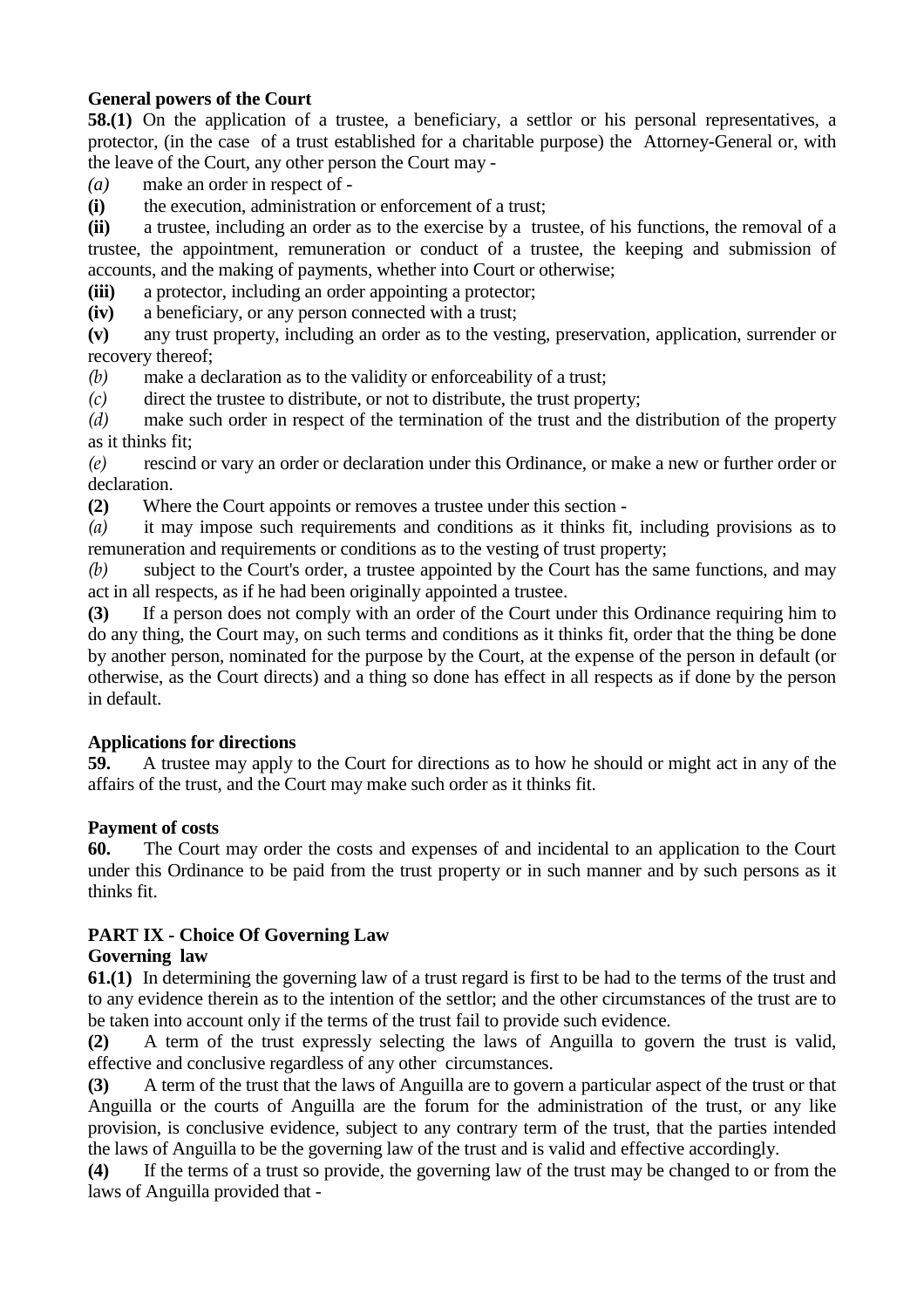(a) in the case of a change to the law of Anguilla, such change is recognised by the governing law of the trust previously in effect;

(b) in the case of a change from the law of Anguilla, the new governing law would recognise the validity of the trust and the respective interests of the beneficiaries.

**(5)** A change in governing law shall not affect the legality or validity of, or render any person liable for, any thing done before the change.

# **Matters determined by governing law**

**62.(1)** All questions arising in regard to a trust which is for the time being governed by the laws of Anguilla or in regard to any disposition of property upon the trusts thereof including, without prejudice to the generality of the foregoing, questions as to -

(a) the capacity of any settlor:

(b) any aspect of the validity of the trust or disposition or the interpretation or effect thereof;

(c) the administration of the trust, whether the administration be conducted in Anguilla or elsewhere, including questions as to the powers, obligations, liabilities and rights of trustees and their appointment and removal; or

(d) the existence and extent of powers, conferred or retained, including powers of variation or revocation of the trust and powers of appointment, and the validity of any exercise thereof,

are to be determined according to the laws of Anguilla, without reference to the laws of any other jurisdictions with which the trust or disposition may be connected.

**(2)** This section -

*(a)* shall not validate -

**(i)** any disposition of property which is neither owned by the settlor nor the subject of a power in that behalf vested in the settlor;

**(ii)** any trust or disposition of immovable property situate in a jurisdiction other than Anguilla in which such trust or disposition is invalid according to the laws of such jurisdiction;

**(iii)** any testamentary trust or disposition which is invalid according to the laws of the testator's domicile;

(b) shall not affect the recognition of foreign laws in determining whether the settlor is the owner of the settled property or is the holder of a power to dispose of such property;

(c) shall take effect subject to any express term of a trust or disposition to the contrary;

(d) as regards the capacity of a corporation, shall not affect the recognition of the laws of its place of incorporation; and

(e) shall not affect the recognition of foreign laws prescribing generally, without reference to the existence or terms of the trust, the formalities for the disposition of property.

# **Exclusion of foreign law**

**63.** Without limiting the generality of section 62, it is expressly declared that no trust governed by the laws of Anguilla and no disposition of property to be held upon the trusts thereof is void, voidable, liable to be set aside or defective in any fashion, nor is the capacity of any settlor to be questioned by reason that -

(a) the laws of any foreign jurisdiction prohibit or do not recognise the concept of a trust; or

(b) the trust or disposition avoids or defeats rights, claims or interests conferred by foreign law upon any person by reason of a personal relationship to the settlor or by way of heirship rights, or contravenes any rule of foreign law or any foreign judicial or administrative order or action intended to recognise, protect, enforce or give effect to any such rights, claims or interests.

# **PART X - Provisions Applicable To A Foreign Trust**

# **Application of Part X**

**64.(1)** This Part applies only to a foreign trust.

**(2)** For the purposes of this part, a foreign trust includes every trust not governed by the laws of Anguilla.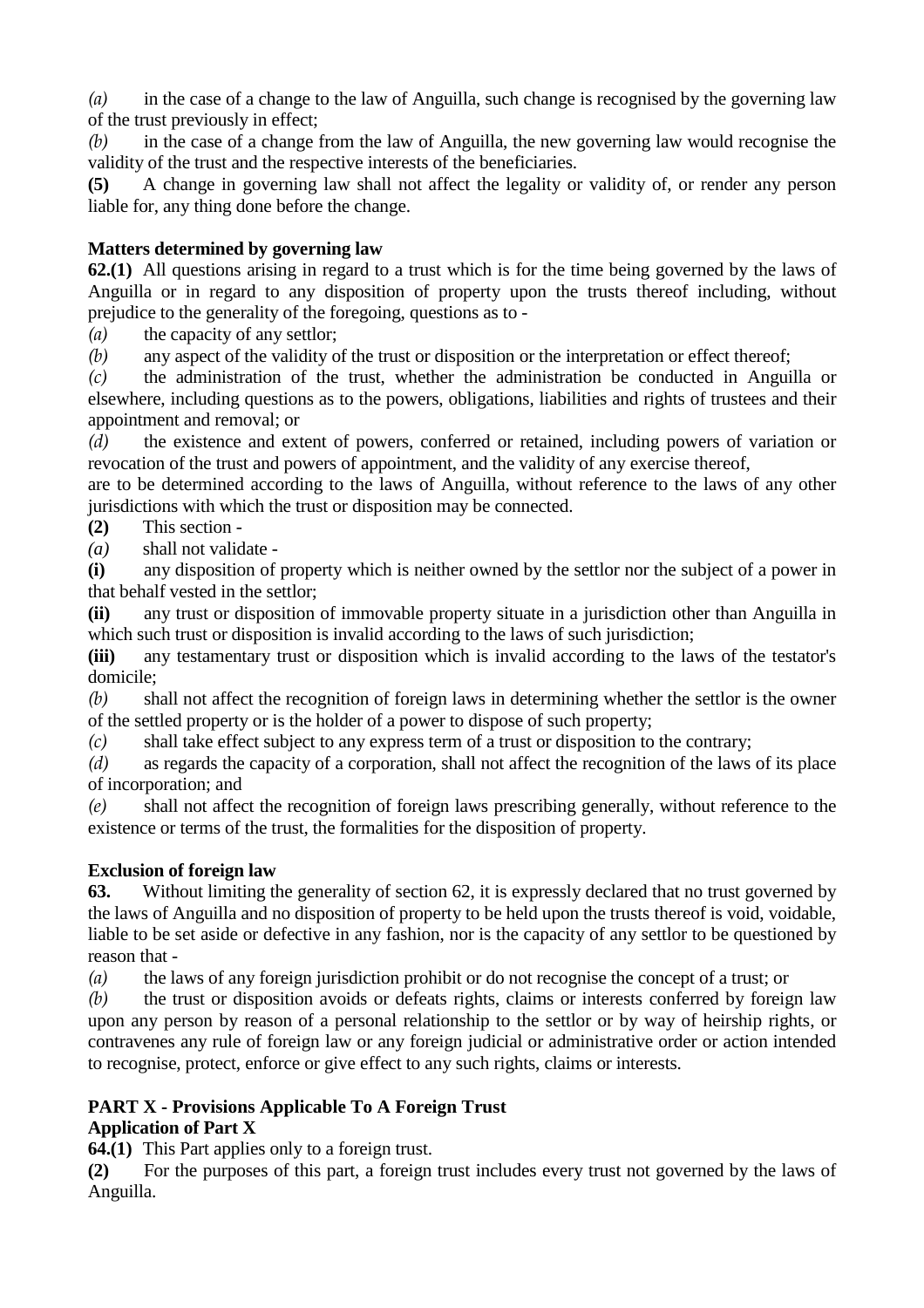# **Enforceability of a foreign trust**

**65.(1)** Subject to subsection (2), a foreign trust or a severable aspect thereof shall be governed by the foreign law applicable to the validity, construction and administration thereof.

**(2)** A foreign trust shall be enforceable in Anguilla except to the extent that it purports to do anything the doing of which is contrary to the law of Anguilla or to confer any right or power or impose any obligation the exercise or carrying out of which is contrary to the law of Anguilla.

# **PART XI - Variant Types Of Trust**

# **Variant types of trust**

**66.(1)** A settlor may create a trust (in whatever form and by whatever name it is known) of a type recognised by the law or rules of his religion or nationality or which is customarily used by his community, provided that -

(a) there is a recital to that effect in the instrument creating the trust; and

(b) the trust is of a type approved by the Attorney-General by Order published in the *Gazette.* 

**(2)** The instrument creating a trust may be written in a language other than English, provided that a version in the English language certified by the original trustee to be a true translation is appended to the instrument.

# **Provisions of variant types of trust**

**67.** A trust of a type approved under subsection (1) of section 66 may provide that the trustee shall hold the trust property -

(a) for such term as is provided in the trust, to pay or apply the income and capital thereof for the maintenance, education, advancement or benefit of the family of the settlor, and/or for the purposes of performing acts or services in honour of the settlor or the ancestors of the settlor; and

(b) thereafter for the advancement of the settlor's religion, or for such other charitable purpose as the settlor may specify or, if the settlor has not specified a charitable purpose, for such charitable purpose as the trustee shall determine.

# **PART XII** - **Optional Registration Of Trusts And Exemption From Taxes**

# **Facility to register trusts**

**68.(1)** The Registrar of Companies (in this section called "the Registrar") shall maintain a register of trusts (in this section called "the Register").

**(2)** The settlor or a trustee of a trust may apply but (subject to the terms of the trust) shall not be obliged to apply to the Registrar to enter the trust on the Register.

**(3)** An application for entry on the Register shall be accompanied by -

(a) a certified copy of the instrument creating the trust (if any); and

(b) the fee prescribed by regulations made under section 70.

**(4)** The Registrar shall, on receipt of an application for registration, a certified copy of the instrument creating the trust (if any) and the required fee -

(a) enter on the Register the name of the trust (if any), the name of the settlor and the name of the beneficiary or the purpose for which the trust is established; and

(b) issue to the trustee a certificate of registration.

**(5)** Where the terms of a trust which has been registered are varied, the trustee shall send to the Registrar a notification of such variation together with the appropriate fee prescribed by regulations under section 70 and the Registrar shall amend the entry on the Register accordingly and issue an amended certificate of registration.

**(6)** Where a trust which has been registered terminates, the trustee shall notify the Registrar and return the certificate of registration and the Registrar shall then cancel the entry on the Register and the certificate of registration.

**(7)** The Register shall not be open for inspection except that the trustee of a trust may in writing authorise a person to inspect the entry of that trust on the Register.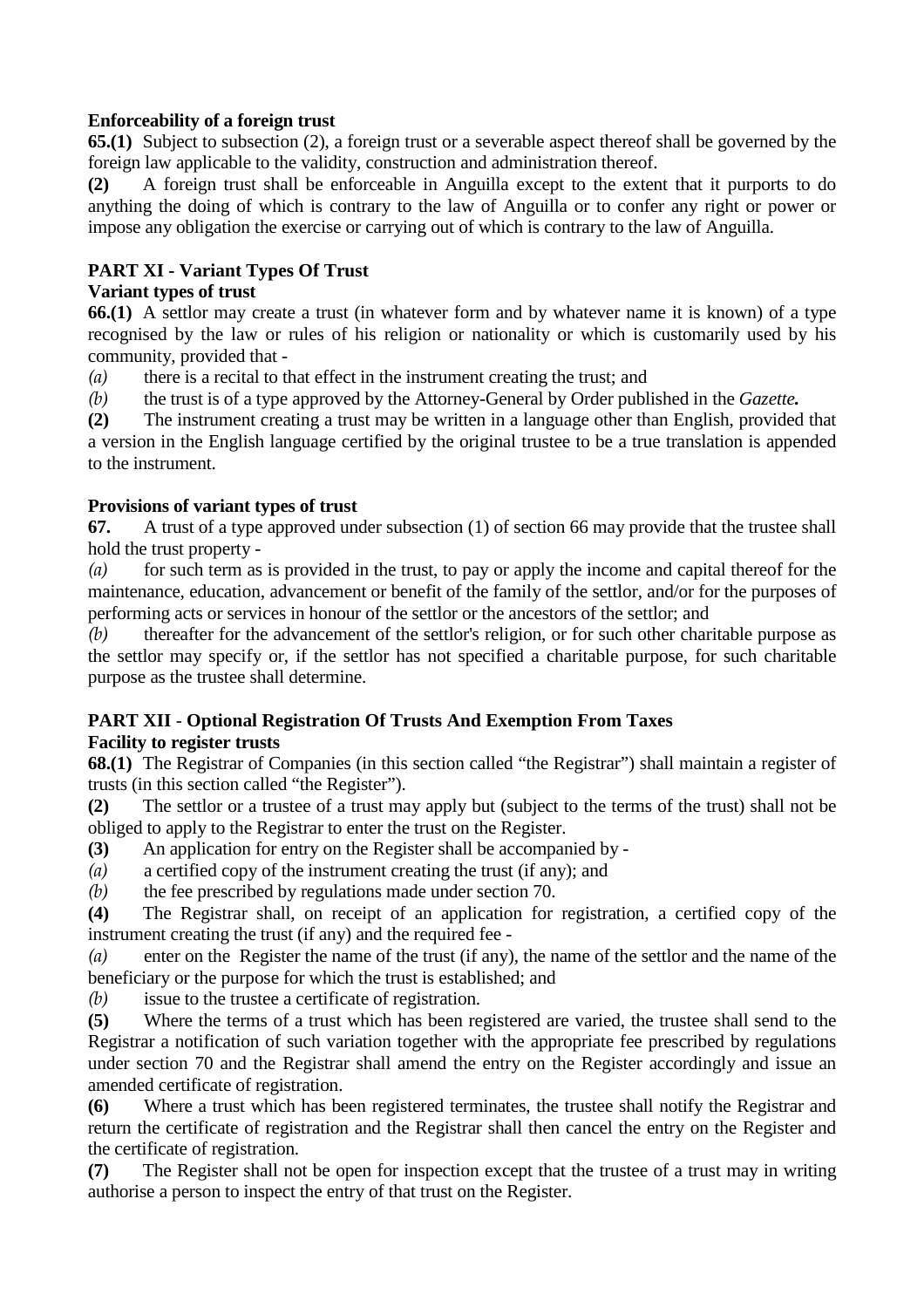# **Exemption from taxes**

**69.(1)** For the purposes of this Ordinance a trust shall be an exempt trust if -

(a) the settlor is not resident in Anguilla;

(b) none of the beneficiaries are resident in Anguilla; and

(c) the trust property does not include any land situated in Anguilla or the shares of any company beneficially owning any such land.

**(2)** Any exempt trust subject to this Ordinance shall not be subject to any income tax, withholding tax, asset tax, gift tax, profits tax, capital gains tax, distributions tax, inheritance tax, estate duty or other like taxes based upon or measured by assets or income originating outside of Anguilla or in connection with matters of administration which may occur in Anguilla, except as provided in section 68.

# **PART XIII - Supplemental**

# **Regulations and Orders**

**70.(1)** The Governor may make regulations for the better carrying out of the provisions of this Ordinance and for prescribing anything that needs to be prescribed.

**(2)** The Governor may by Order published in the Gazette add to delete from or amend any provision of Schedule I.

# **Application of this Ordinance**

**71.(1)** This Ordinance shall apply only to trusts created on or after the commencement date.

**(2)** For the purposes of this Ordinance a trust shall be regarded as created at the time at which property is first received by or vested in the trustee to be held by him in accordance with the terms of the trust.

**(3)** Sections 1 to 4, 7, 52, 56, and Parts VIII, IX, X, XII, and XIII shall apply to all trusts; the other sections of this Ordinance shall apply only to trusts the proper law of which is the law of Anguilla.

**(4)** Nothing in this Ordinance shall be construed as affecting the validity of any Act done or omission occurring prior to the commencement date.

# **Repeal of Cap. 355 and 357**

**72.(1)** The Trustee Ordinance and the Trustees' Relief Act, are hereby repealed.

**(2)** Notwithstanding their repeal, the said Ordinance and Act shall continue to apply to trusts created prior to the commencement date.

**(3)** For the purposes of this section, a trust shall be regarded as created at the time at which property is first received by or vested in the trustee to be held by him in accordance with the terms of the trust.

# **Consequential amendments Cap. 45**

**73.(1)** The Limitation Ordinance shall be amended as follows:

*(a)* The following shall be substituted for section 19 -

"19. Actions against trustees

**(1)** No period of limitation or prescription applies to an action brought against a trustee -

(a) in respect of any fraud to which the trustee was a party or was privy; or

- (b) to recover from the trustee trust property or the proceeds thereof -
- **(i)** held by or vested in him or otherwise in his possession or under his control; or
- **(ii)** previously received by him and converted to his use.
- **(2)** Subject to subsection (1), the period within which an action founded on breach of trust may be brought against a trustee is -
- (a) three years from delivery of the final accounts of the trust; or